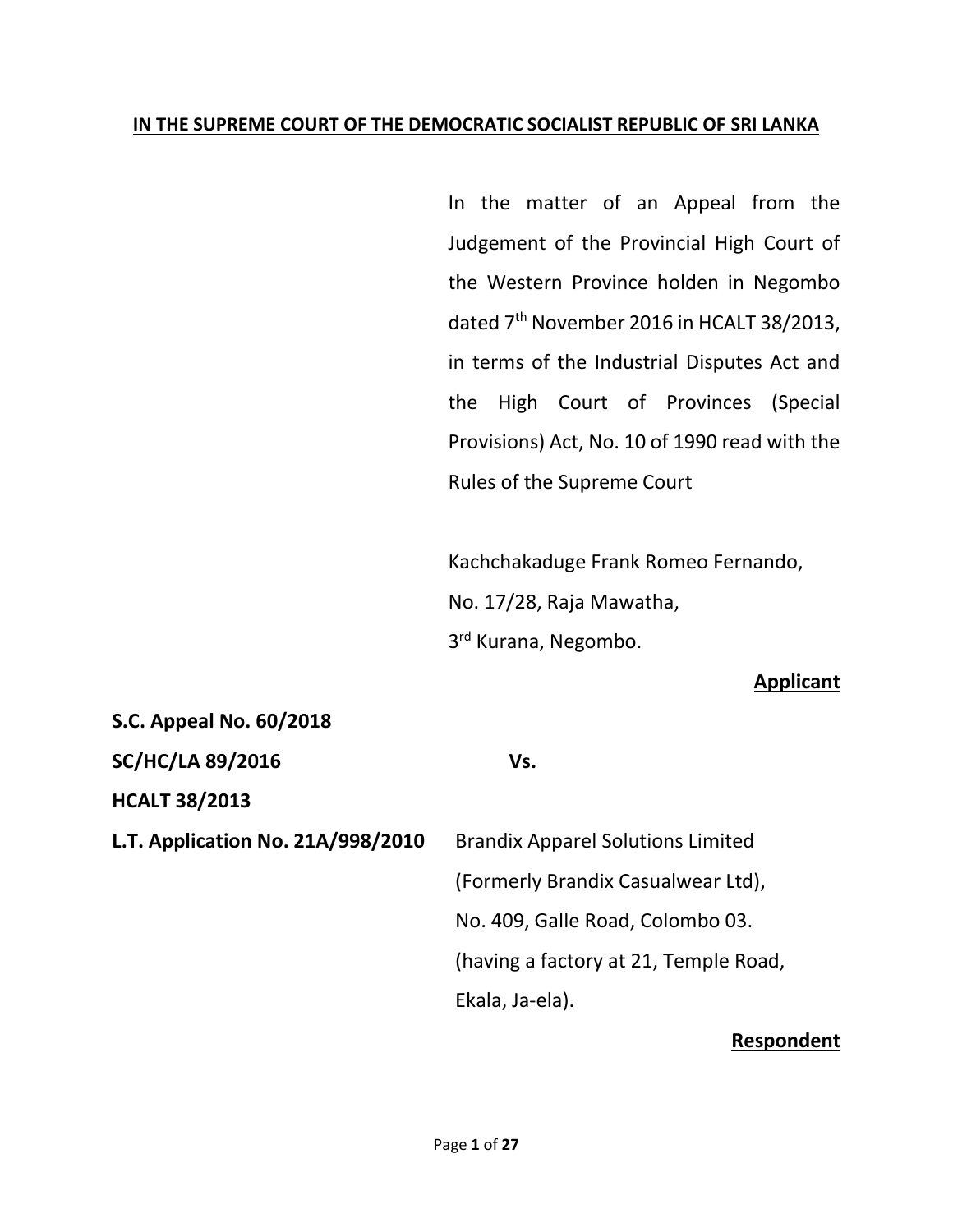#### **AND BETWEEN**

Kachchakaduge Frank Romeo Fernando,

No. 17/28, Raja Mawatha,

3<sup>rd</sup> Kurana, Negombo.

# **Applicant-Appellant**

### **Vs.**

Brandix Apparel Solutions Limited

(Formerly Brandix Casualwear Ltd),

No. 409, Galle Road, Colombo 03.

(having a factory at 21, Temple Road, Ekala, Ja-ela).

# **Respondent-Respondent**

### **AND NOW BETWEEN**

Brandix Apparel Solutions Limited

(Formerly Brandix Casualwear Ltd)

No. 409, Galle Road, Colombo 03.

(having a factory at 21, Temple Road, Ekala, Ja-ela).

### **Respondent-Respondent-Petitioner**

#### **Vs.**

Kachchakaduge Frank Romeo Fernando,

No. 17/28, Raja Mawatha,

3<sup>rd</sup> Kurana, Negombo.

# **Applicant-Appellant-Respondent**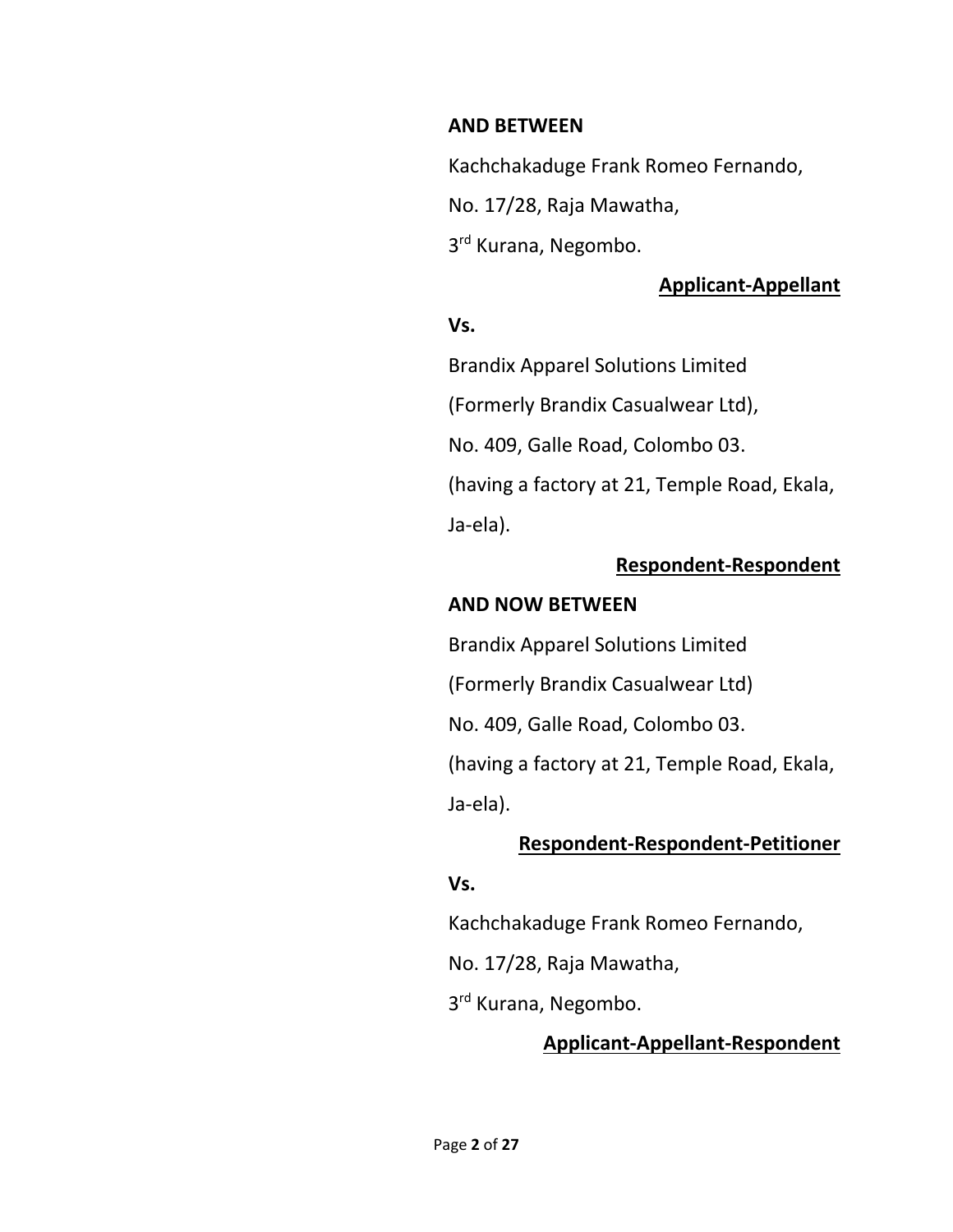**Before: Jayantha Jayasuriya, P.C., C.J. Vijith K. Malalgoda, P.C., J. Janak De Silva, J.**

### **Counsel:**

Suren Fernando with Khyati Wickramanayake and Sanjit Dias for the Respondent-Respondent-Appellant P.K. Prince Perera for the Applicant-Appellant-Respondent

### **Written Submissions filed on:**

03.07.2019 and 11.08.2021 by the Respondent-Respondent-Appellant 19.06.2019 and 02.08.2021 by the Applicant-Appellant-Respondent

**Argued on:** 30.07.2021

**Decided on:** 05.05.2022

### **Janak De Silva, J.**

The Applicant-Appellant-Respondent (hereinafter referred to as "Respondent") has joined the Respondent-Respondent-Appellant (hereinafter referred to as "Appellant") as a Quality Executive. While serving as Assistant Manager (Finishing) at the Appellant's plant in Seeduwa, the Respondent was suspended from service on 07.10.2009. The Respondent was told verbally that the reasons for the suspension will be communicated later. Subsequently, on 09.10.2009, a notice of suspension of service (A2) without pay effective 07.10.2009 was served on the Respondent, which contained two charges.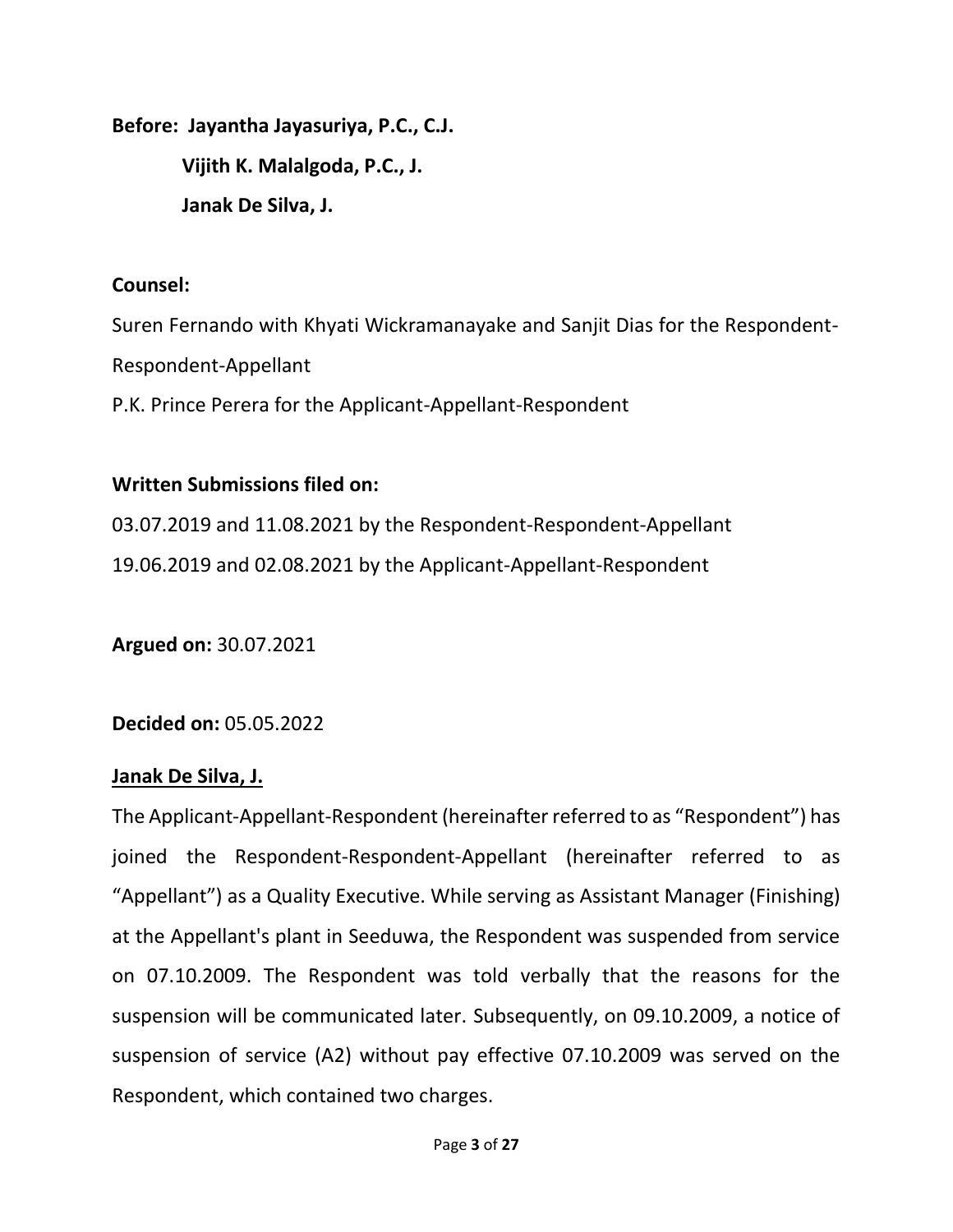Thereafter, the Respondent was informed of a disciplinary inquiry (A4) against him on 27.10.2009. In response, the Respondent pointed out that he had not yet been served with a charge sheet nor afforded an opportunity to show cause (A5). Subsequently, the disciplinary inquiry was postponed and the Respondent was given a formal charge sheet containing three charges and asked to show cause (A8). After the Respondent responded to the show cause letter, a disciplinary inquiry was carried out and he was convicted on two charges.

The findings of the disciplinary inquiry were communicated to the Respondent by letter dated 11.01.2010 (A13). He was advised that as a result of the findings, he is subject to a punitive transfer to a factory in Polonnaruwa, owned by the Appellant, effective 18.01.2010. He was also informed that if he does not report to work at the Polonnaruwa factory, he will be deemed to have vacated post. The letter then indicated that his work would be monitored for a period of six months. The services of the Respondent were to be terminated if he failed to comply with the Appellant's rules and regulations during this period.

In response, by letter dated 28.01.2010 (A16), the Respondent rejected the contents of the letter dated 11.01.2010 (A13). He claimed that the disciplinary inquiry was conducted in violation of the principles of natural justice in an unjust and unreasonable way. The Respondent stated that imposing a punitive transfer based on the findings of such an inquiry is unfair and unreasonable. The Respondent requested the Appellant to invalidate the letter dated 11.01.2010 (A13). He indicated his willingness to comply with the transfer order and report to work at the factory located at Polonnaruwa if the Appellant removed the punitive conditions contained in the transfer order.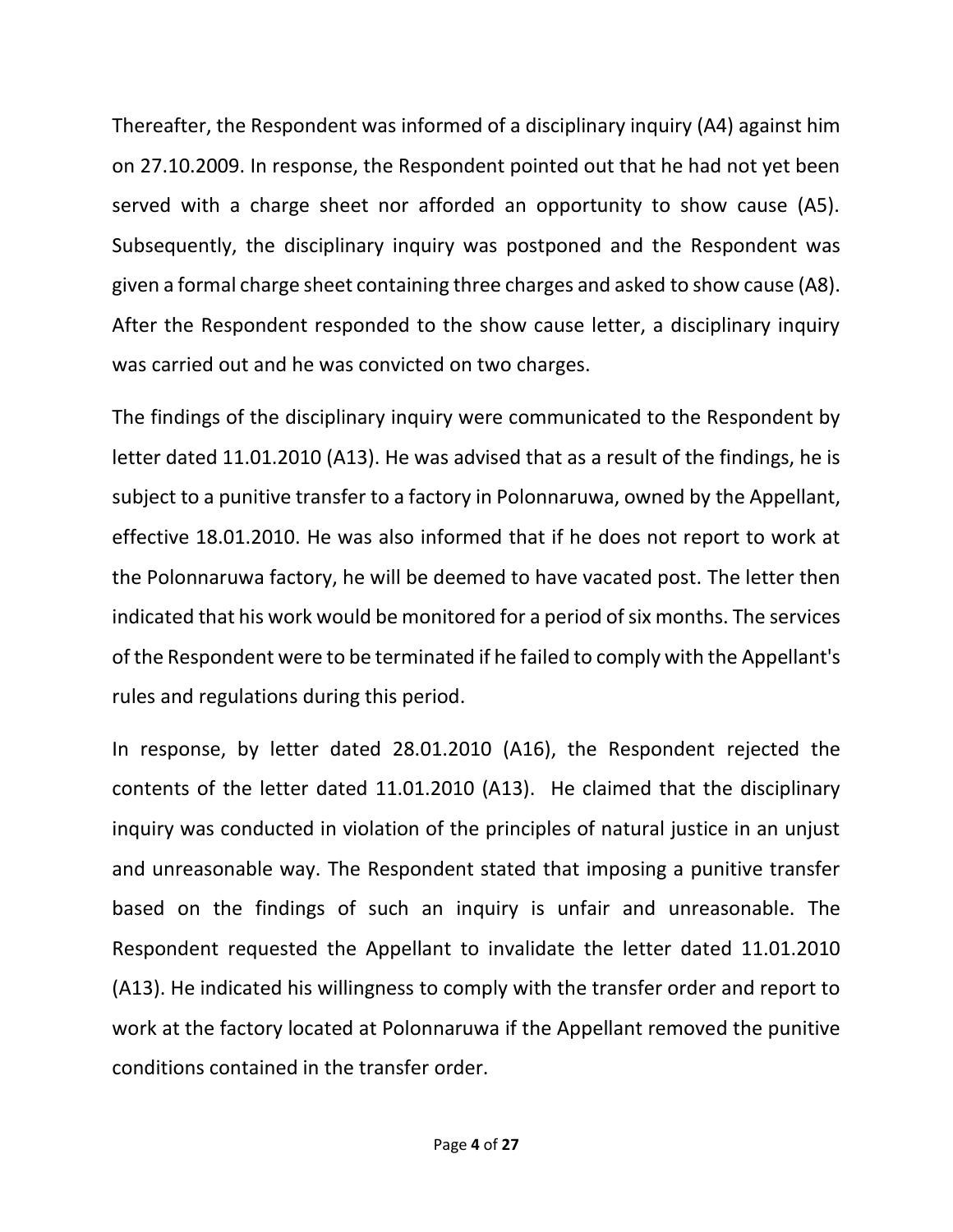Subsequently by letter incorrectly dated 05.01.2010 (A18), which should read as 05.02.2010, the Respondent informed the Appellant that due to the Appellant's failure to reply to his letter dated 28.01.2010 (A16) and as the Appellant is bent on punishing him for acts he did not commit, he has been compelled to come to the conclusion that the Appellant has constructively terminated his services with effect from 01.02.2010. The Respondent concluded by stating that he will accordingly seek suitable judicial remedies.

The Appellant, by letter dated 10.02.2010 (A21) rejected the contents of the letter dated 28.01.2010 (A16). The Respondent was informed that he is required to report to work by 22.02.2010 and that the failure to do so will compel the Appellant to deem that the Respondent has vacated post.

The Respondent however did not report to work and the Appellant informed him by letter dated 25.02.2010 (A20) that he is considered to have vacated post. However, prior to this communication, on 24.02.2010, the Respondent filed an application with the Negombo Labour Tribunal stating that his services had been terminated in a constructive manner. The Appellant filed answer denying termination and maintained that the Respondent had vacated post by failing to comply with the transfer order.

At the conclusion of the inquiry before the Labour Tribunal, the learned President dismissed the application on the ground that constructive termination had not been proved. He went on to observe that the Respondent was in transferable service and liable to be transferred by his employer in the normal course of business.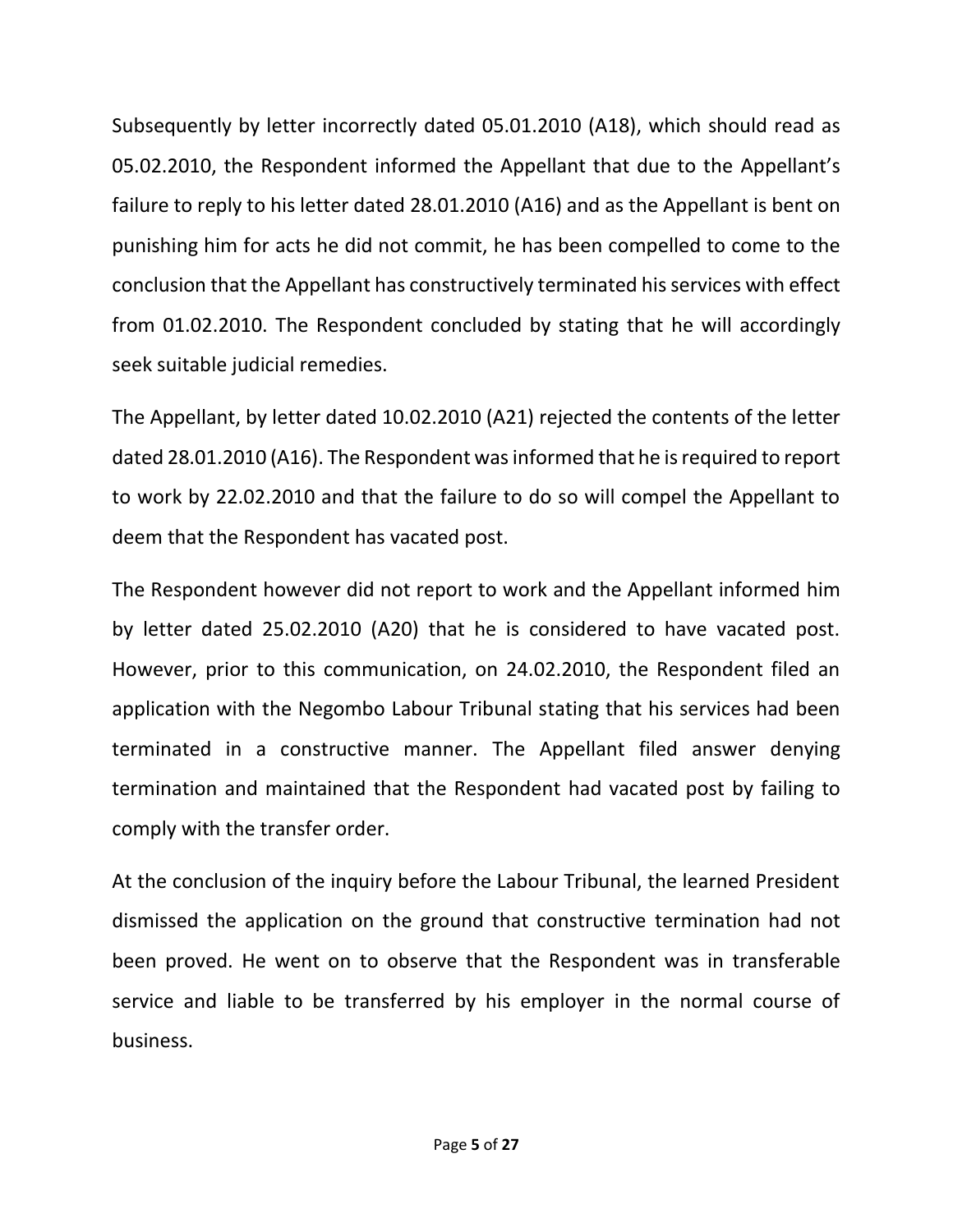The learned President referred extensively to the judgment of Amaratunga J. in *Sri Lanka Insurance Corporation Ltd. v. Jathika Sewaka Sangamaya* **[(2011) 2 Sri.L.R. 114]**, where it was held that if an employee who was issued a transfer order at the conclusion of a disciplinary inquiry, fails to comply with the said order and keeps away from work without obtaining leave, he, by his own conduct, secures his own discharge from the contract of employment with his employer. Accordingly, the learned President concluded that the Respondent had vacated his post by refusing to comply with the transfer order unless the punitive terms contained in it is removed and that there has been no termination of by the Appellant. The learned President concluded that as such, the Labour Tribunal lacked jurisdiction to inquire into the application made by the Respondent.

Aggrieved by the order of the Labour Tribunal, the Respondent appealed to the High Court of the Western Province holden in Negombo which held that the Appellant had unjustly and unreasonably terminated the services of the Respondent and ordered reinstatement with back wages.

This Court on 03.04.2018, granted leave to appeal on the following questions of law contained in paragraph 10 of the Petition of Appeal dated 15.12.2016:

- (a) Did His Lordship of the High Court err in law in failing to recognize that the jurisdiction of the High Court was restricted to questions of law?
- (d) Did His Lordship of the High Court err in law in failing to apply principle of law relating to burden of proof, especially in the context where termination was denied?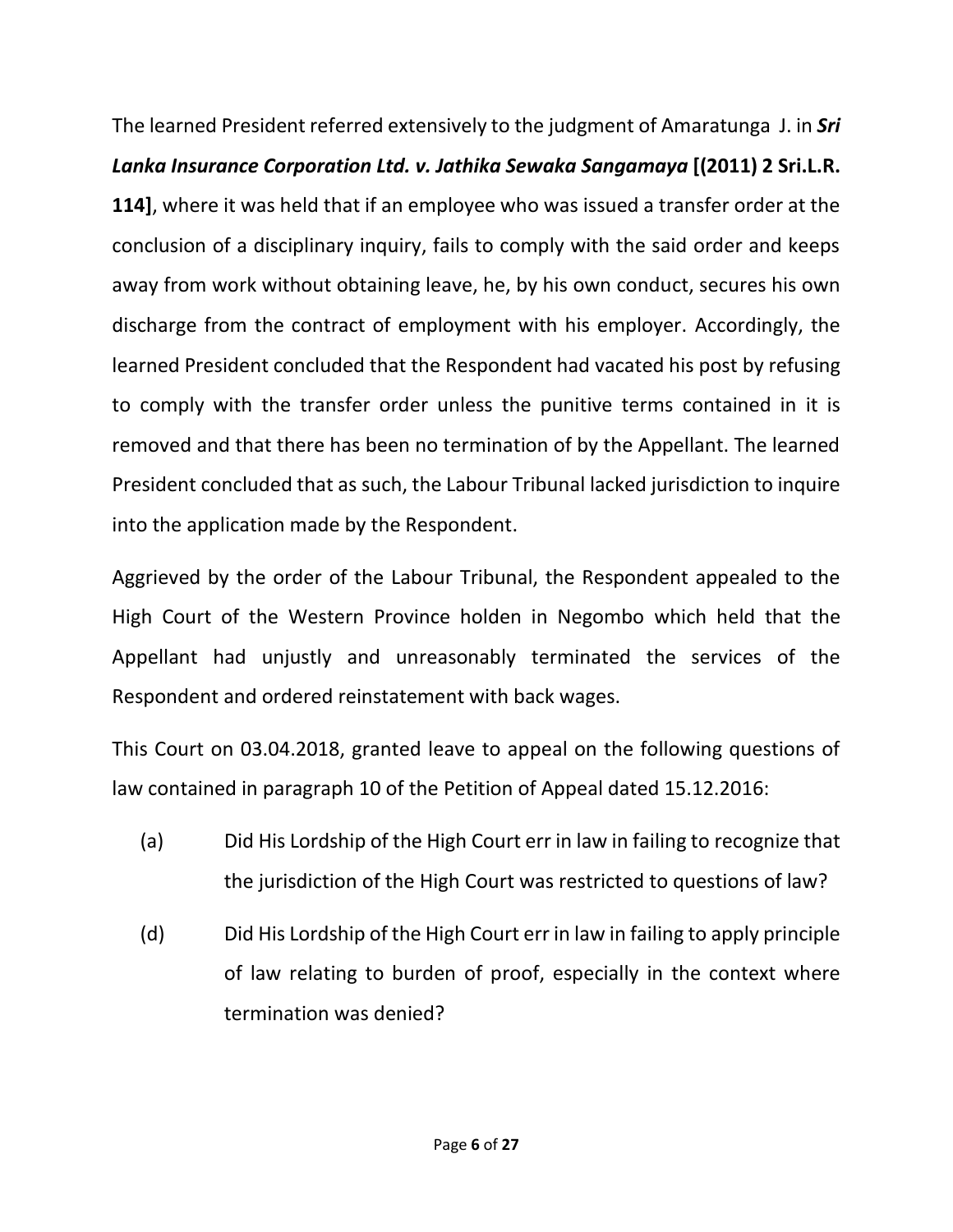- (e) Did His Lordship of the High Court err in law in failing to properly consider and apply the principles of law applicable to transfer of employees and the principle of 'Comply and Complain'?
- (f) Did His Lordship of the High Court err in law in failing to recognize there was no termination of Respondent's services as alleged?
- (g) Did His Lordship of the High Court err in law in failing to recognize that the Respondent has vacated post?

I shall first address the question of law set out in (d).

# *Jurisdiction of the Labour Tribunal*

The Respondent invoked the jurisdiction of the Labour Tribunal alleging that constructive termination had taken place. In terms of section 31B(1)(a) of the Industrial Disputes Act as amended, the jurisdiction of the Labour Tribunal is engaged only where there has been a termination of the services of the workman by the employer. In the absence of such termination in law, the Labour Tribunal is without jurisdiction.

Judicial precedent establishes that the jurisdiction of the Labour Tribunal is also engaged in cases of constructive termination. Here the workman alleges that the employer has constructively terminated his services although the employer, as in this case, denies any termination.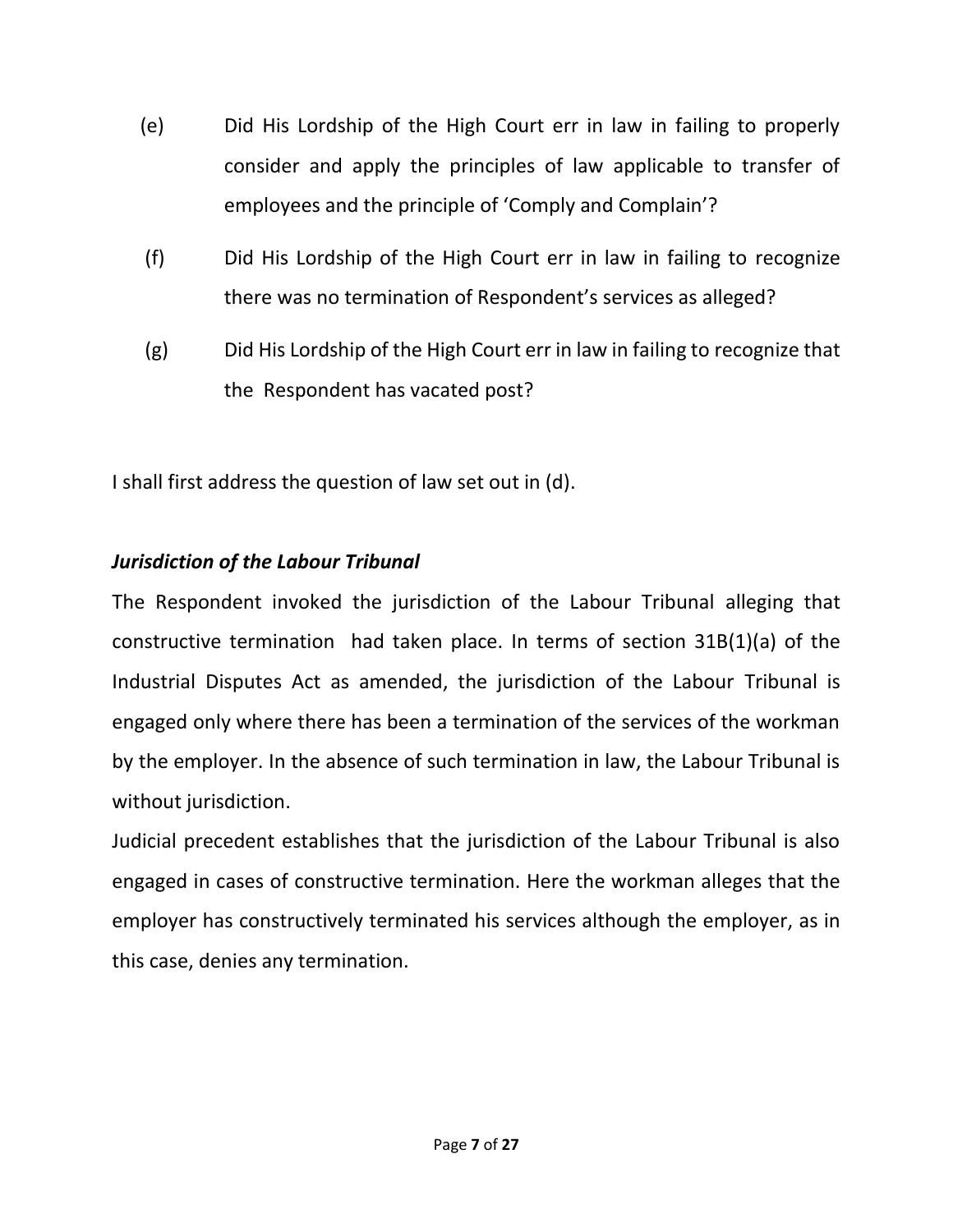The learned Judge of the High Court proceeded on the basis that the transfer order was invalid due to the domestic inquiry not been conducted in a just and fair manner. The learned High Court Judge held that by failing to present the proceedings of the domestic inquiry to the Labour Tribunal, the Appellant had failed to establish that it did not act in an unjust and unfair manner towards the Respondent. He further held that while he is in agreement with the reasoning in *Sri Lanka Insurance Corporation Ltd***. v. Jathika Sewaka Sangamaya (Supra.)**, the principle of *comply and complain* did not apply to the instant case as the disciplinary inquiry was not conducted in a fair manner. The learned High Court Judge held that the *comply and complain* principle did not apply where the transfer order was illegal.

The learned High Court Judge expressed his views as follows:

"වැඩිදුරටත් විනය චෝදනාවට අදාළව විනය පරීක්ෂනයක් පවත්වන ලද බවට වගඋත්තරකාර පර්ශ්වය සාක්ෂි දූන්න ද, කම්කරු විනිශ්චයාධිකරණයේ දී ඉල්ලුම්කරුට විරුද්ධව ඇති චෝදනා සම්බන්ධයෙන් කිසිදු සාක්ෂියක් මෙහෙයවා නැත*.* අවෙ වශචයන් විනය පරීක්ෂනචේ සටෙන් චෙෝ වාර්තාවක් ඉදිරිපත් කර නැත*.*  චම් අනුව*,* චස්වාචයෝජකයා ඉල්ලුම්කරු චකචරහි අසාධාරණ චෙෝ අයුක්ති සෙගත චේතනාවකින් කටයුතු චනාකචල්ල යැයි කීෙට කිසිදු කරුණක් අධිකරණයට ඉදිරිපත් වී චනාෙැති බවට ො තීරණය කරමි*.* චෙෙ කරුණු අනුව*,* කම්කරු විනිශ් යාධිකරණචේ තීන්දුව පාදක වු අවනත වී පැමිණිල්ලල කළ යුතුය යන *(Comply and Complain)* රීතිය චෙෙ වගඋත්තරකරු චකචරහි චයාදා ගත චනාෙැකි බව ො තීරණය කරමි*."*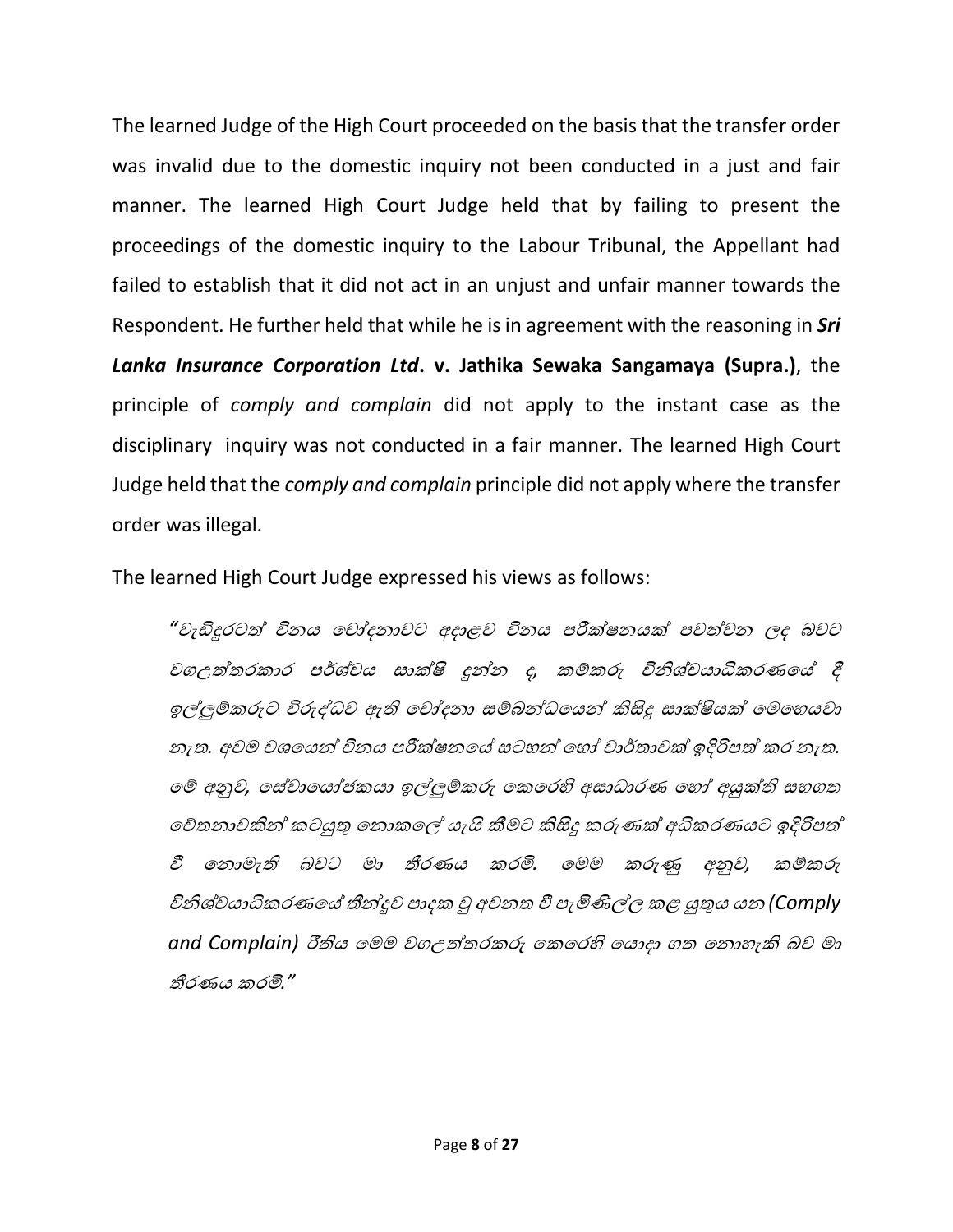## *Burden of Proof*

In this context, the question arises as to who bears the burden of proving constructive termination so as to engage the jurisdiction of the Labour Tribunal.

In *The Ceylon University Clerical and Technical Association, Peradeniya v. The University of Ceylon, Peradeniya* **(72 N.L.R. 84 at 90)** and *Anderson v. Husny* **[(2001) 1 Sri.L.R. 168 at 175]** it was held that although Labour Tribunals are not bound by the provisions in the Evidence Ordinance, the principles contained therein are a useful guide in determining the matters before it. In *Indrajith Rodrigo v. Central Engineering Consultancy Bureau* **[(2009) 1 Sri.L.R. 248 at 260]** it was explained that although the equitable nature of the jurisdiction of Labour Tribunals has consistently been recognized in the decisions of our courts, in the process of redressing grievances of workmen in a just and equitable manner, one cannot lose sight of procedural propriety and evidentiary legitimacy.

Section 102 of the Evidence Ordinance reads:

"The burden of proof in a suit or proceeding lies on that person who would fail if no evidence at all were given on either side."

Accordingly, the burden is on the workman to establish that there has been a constructive termination of services so as to vest jurisdiction in the Labour Tribunal as the workman will fail if no evidence is given on either side. Therefore, the onus was on the Respondent to prove that his services were constructively terminated as the Appellant had denied termination.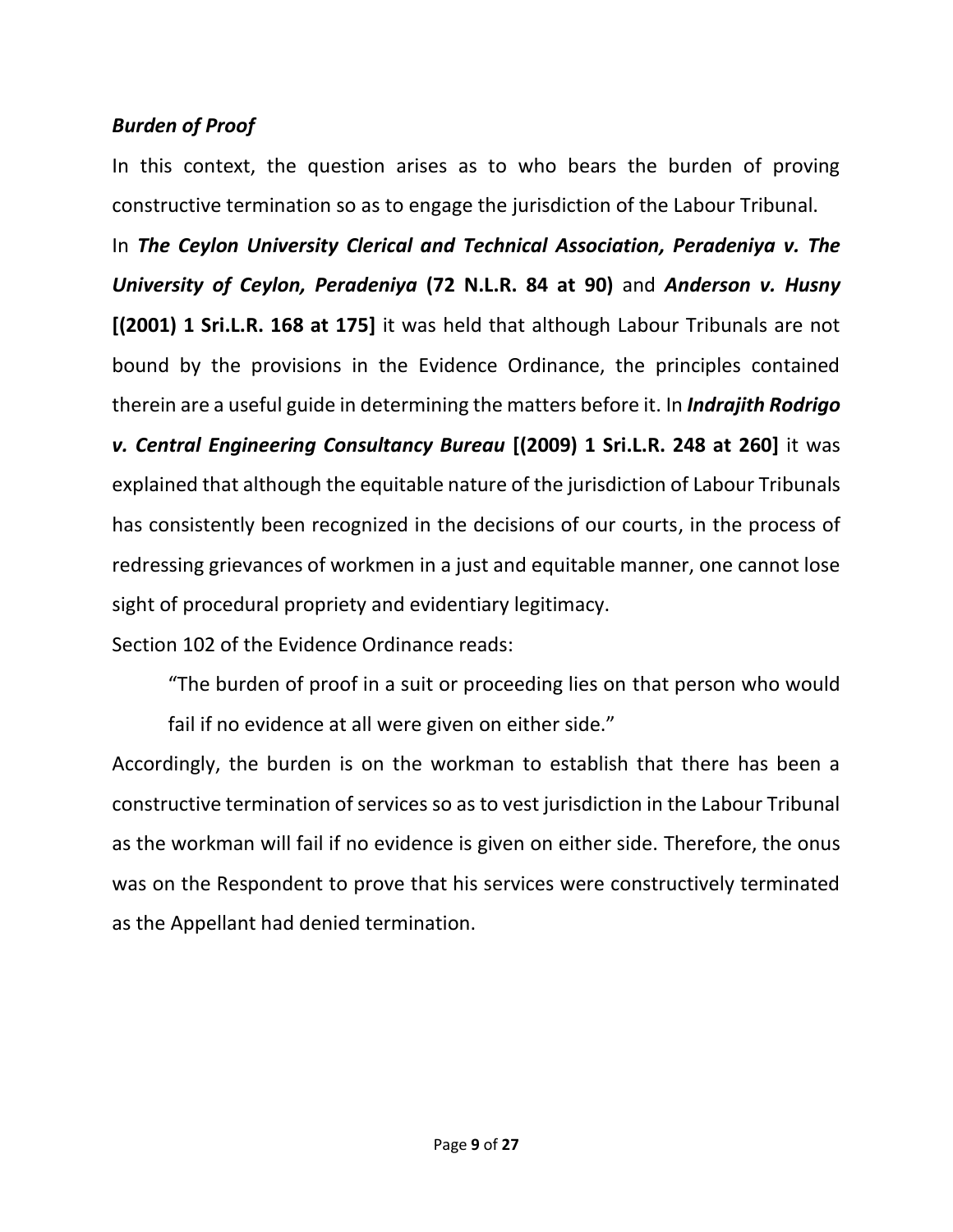In this respect the decision in *Indrajith Rodrigo v. Central Engineering Consultancy Bureau* **(Supra.)** is illustrative as it was held that in Labour Tribunal proceedings where the termination of services of a workman is admitted by the respondent, the onus is on the latter to justify termination by showing that there were just grounds for doing so and that the punishment imposed was not disproportionate to the misconduct of the workman. It was further held that the burden of proof lies on him who affirms, and not upon him who denies as expressed in the maxim *ei incimbit probatio, qui dicit, non qui negat*.

Conversely, where the employer denies termination as in this case, the burden is on the workman to prove that there was termination as well as that the termination was unjust and unlawful. The onus is not on the employer to prove that the termination was just and lawful when the termination is denied.

Accordingly, I hold that the learned High Court Judge erred in law in placing the burden of proof on the Appellant to establish that it did not act in an unfair and unjust manner towards the Respondent. Consequently, question of law (d) is answered in the affirmative.

Next, I will examine question of law (e).

### *Comply and Complain*

The learned counsel for the Respondent submitted that the punishment transfer given to the Respondent by letter dated 11.01.2010 (A13) is perse mala fide, bad and misconceived in law as the disciplinary inquiry was held in breach of the principles of natural justice in an unfair and unjust manner. Furthermore, it was argued that an employer's general right to transfer an employee within the organization is not an absolute right.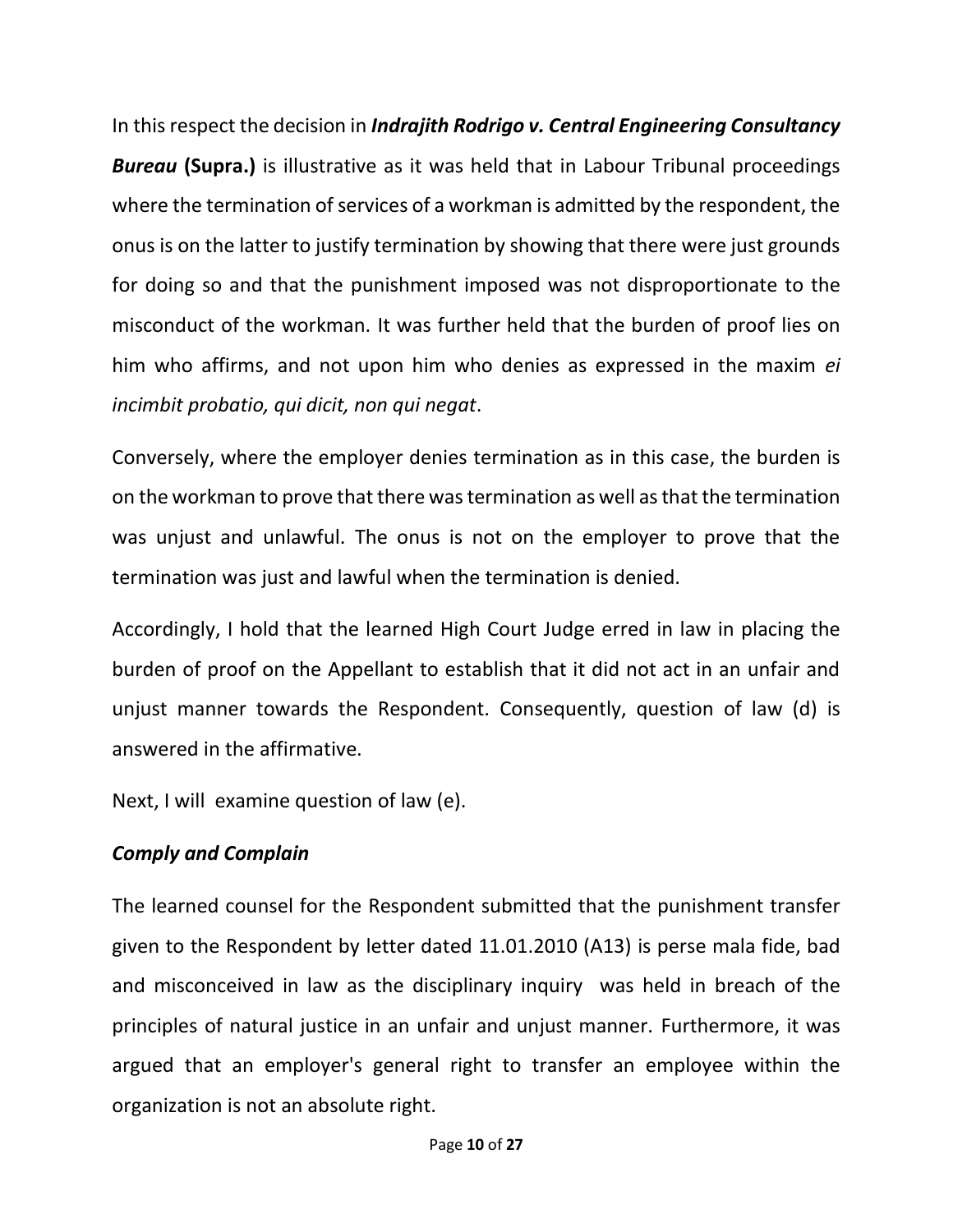Relying on the decision in *Janatha Estates Development Board and Others v. Kurukuladitta* **[(1990) 2 Sri.L.R. 169]**, the learned counsel for the Respondent contended that the employee is entitled to disobey the transfer, where the transfer order is tainted with mala fide intentions and that in these circumstances, the learned Judge of the High Court did not err in law in holding that the principle of *comply and complain* is not applicable to the instant case.

As correctly submitted by the learned counsel for the Respondent, in *Janatha Estates Development Board and Others v. Kurukuladitta* **(Supra.)** it was held that an employee is justified in refusing to comply with a transfer order if the transfer order is mala fide. Moreover Weeramantry J., in *Ceylon Estates Staffs' Union v. The Superintendent, Meddecombra Estate, Watagoda* **(73 N.L.R. 278 at 287)**, observed that there is no general principle that an employee is in all cases bound to accept a transfer order under protest for there may be cases where the mala fides prompting such order is self-evident or the circumstances of the transfer so humiliating that the employee may well refuse to act upon it even under protest. This was cited with approval by Fernando J. in his dissenting judgement in *Nandasena v. The Uva Regional Transport Board* **[(1993) 1 Sri.L.R. 318 at 327]**  where he observed that an employee has a limited right, bona fide to challenge an improper transfer order.

Nonetheless, Goonewardene J. delivering the majority judgment in *Nandasena v. The Uva Regional Transport Board* **(Supra.)** held that even where the transfer order was invalid, the employee must obey it. He could appeal against the order but he cannot refuse to carry it out. He must *comply and complain*. I must add that Amaratunga J. in *Sri Lanka Insurance Corporation Ltd. v. Jathika Sewaka*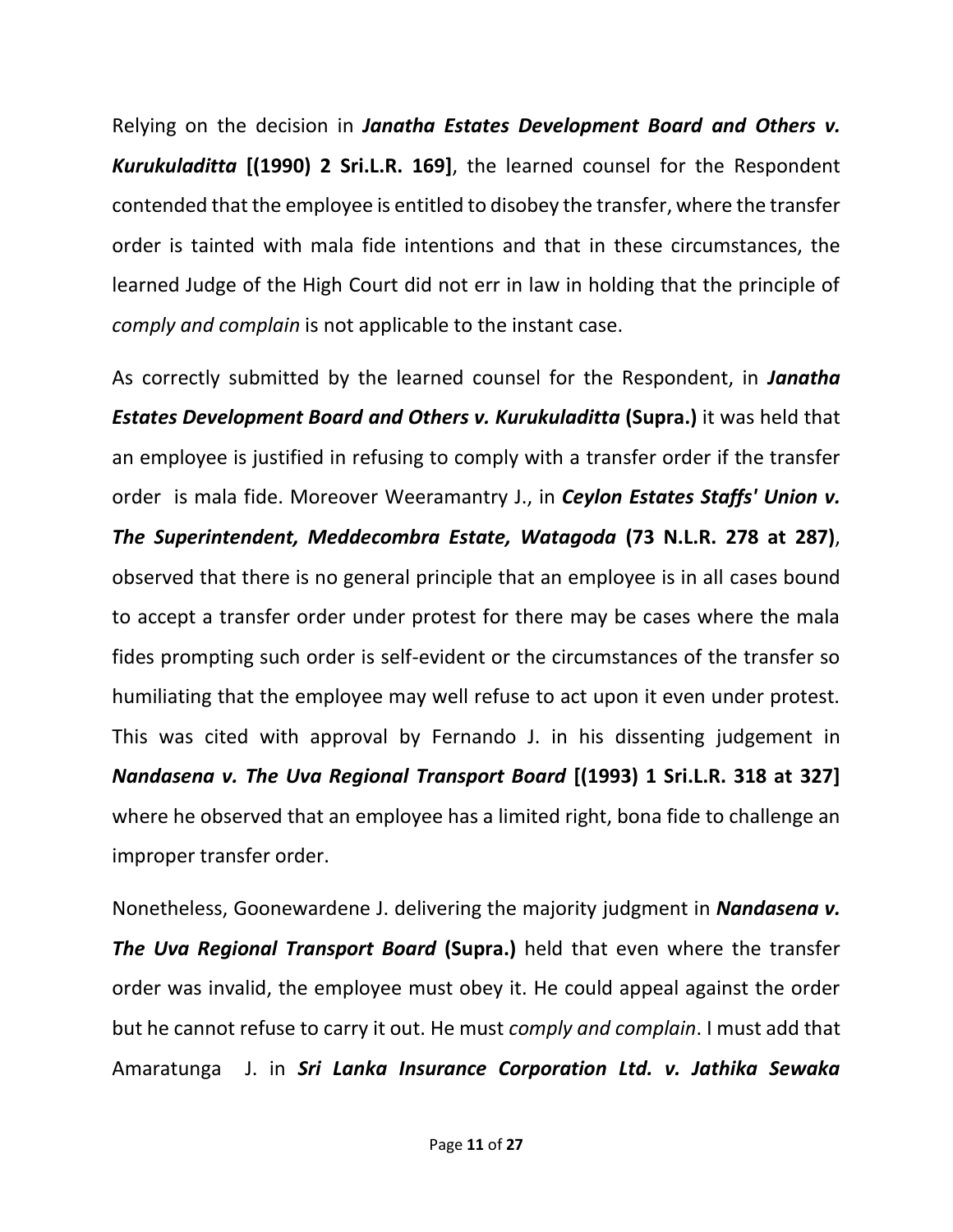*Sangamaya* **(Supra.)** was dealing with what he considered to be a legal transfer order, since he held (at page 125), that the High Court had failed to consider the legal result of the workman's total refusal to comply with a disciplinary order made after a disciplinary inquiry regarding which he had no cause to complain.

Accordingly, the question whether an employee is bound to *comply and complain* against an invalid transfer appears to be open for definitive determination. However, this is not a matter which Court needs to examine in the present case as I am of the view that the impugned transfer order has not been established by the Respondent to be invalid. Let me now set out the reasons for this conclusion.

The main thrust of the Respondent's argument is that the impugned transfer order is invalid as the disciplinary inquiry that led to it was conducted in breach of the rules of natural justice. He attempted to justify this position on a number of grounds.

At the outset, the Respondent complained that he was not given the right of representation at the disciplinary inquiry. He stated that, by letter dated 31.10.2009 (A9), he had requested permission to have a defence officer. The Respondent claims that his application was refused by letter dated 19.12.2009 (A11). The issue to be addressed is whether an employee is entitled to representation at a disciplinary inquiry.

In *Chulasubadra De Silva v. The University of Colombo and Others* **[(1986) 2 Sri.L.R. 288]** it was held that a university student appearing before an Examination Committee on a charge of having committed an examination offence is not entitled as of right to have legal representation.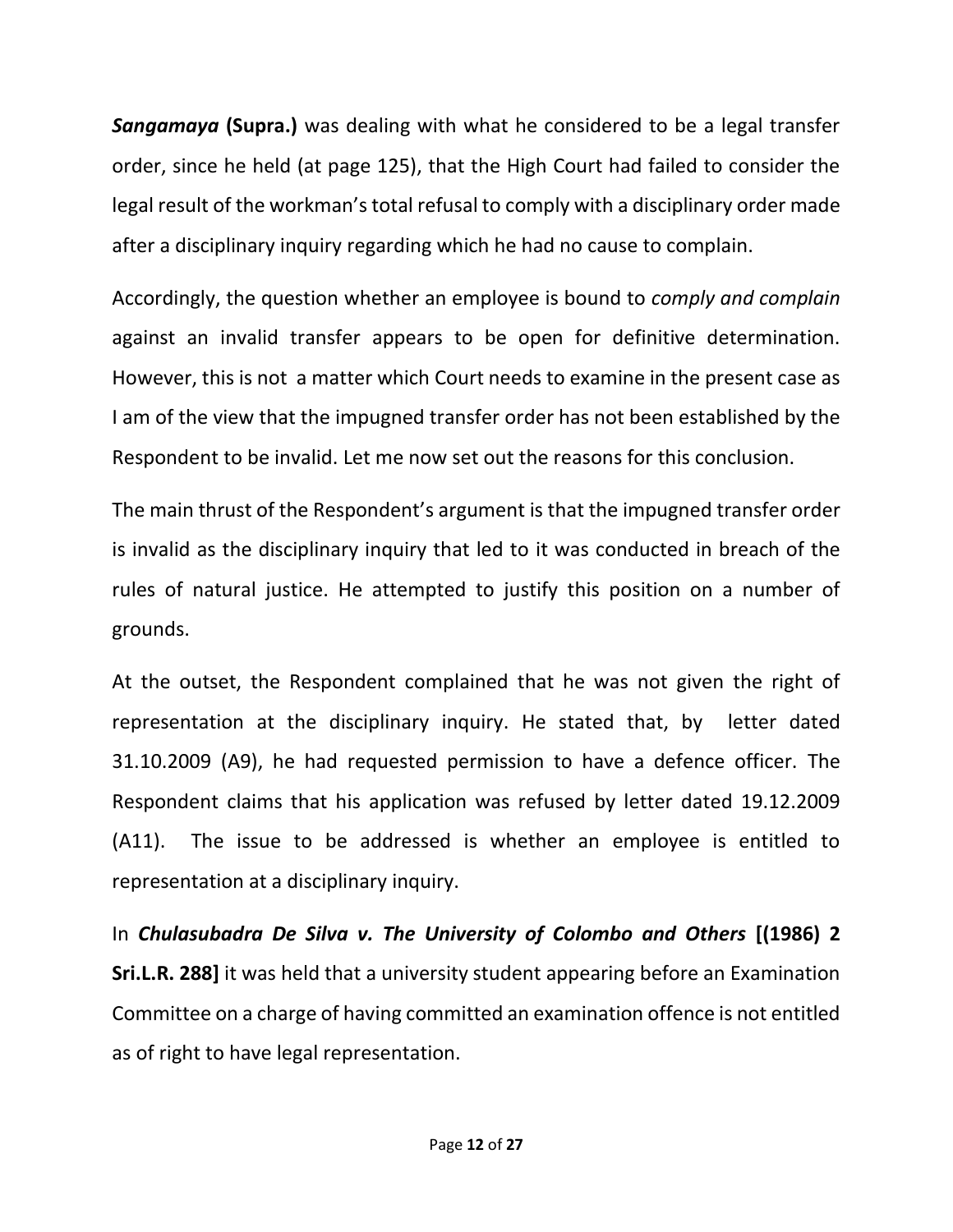A similar approach was adopted in *Frazer v. Mudge and Others* **[ (1975) 3 All E. R. 78]** where it was held that a prisoner is not entitled, as of right, to be legally represented before a Board of Visitors. Lord Denning in *Enderby Town Football Club Ltd. v. The Football Association Ltd.* **[(1971) 1 All E. R. 215 at 218]** observed:

*"… is a party who is charged before a domestic tribunal entitled as of right to be legally represented? Much depends on what the rules say about it. When the rules say nothing, then the party has no absolute right to be legally represented. It is a matter for the discretion of the tribunal. It is master of its own procedure; and if it in the proper exercise of its discretion, decline to allow legal representation, the courts will not interfere."*

S.R. De Silva in *Disciplinary Action and Disciplinary Procedures in the Private Sector* **[Monograph No. 2, 3rd Edition, page 22]** states that under no circumstances should the accused employee be represented by an outsider, e.g. a lawyer or an official of his parent union.

It is thus clear that an employee is not entitled as of right to legal representation at a disciplinary inquiry . Nonetheless, the question remains whether the Respondent had a right to be represented through a defending officer and if so, whether that right is subject to any limitations.

In *R v. Secretary of State for the Home Department and Others* **[(1984) 1 All E. R. 799]** it was held that although a prisoner appearing before a board of visitors in a disciplinary charge was not entitled as of right to have legal representation or the assistance of a friend or advisor, as a matter of natural justice, a board of visitors had a discretion to allow such representation or assistance before it.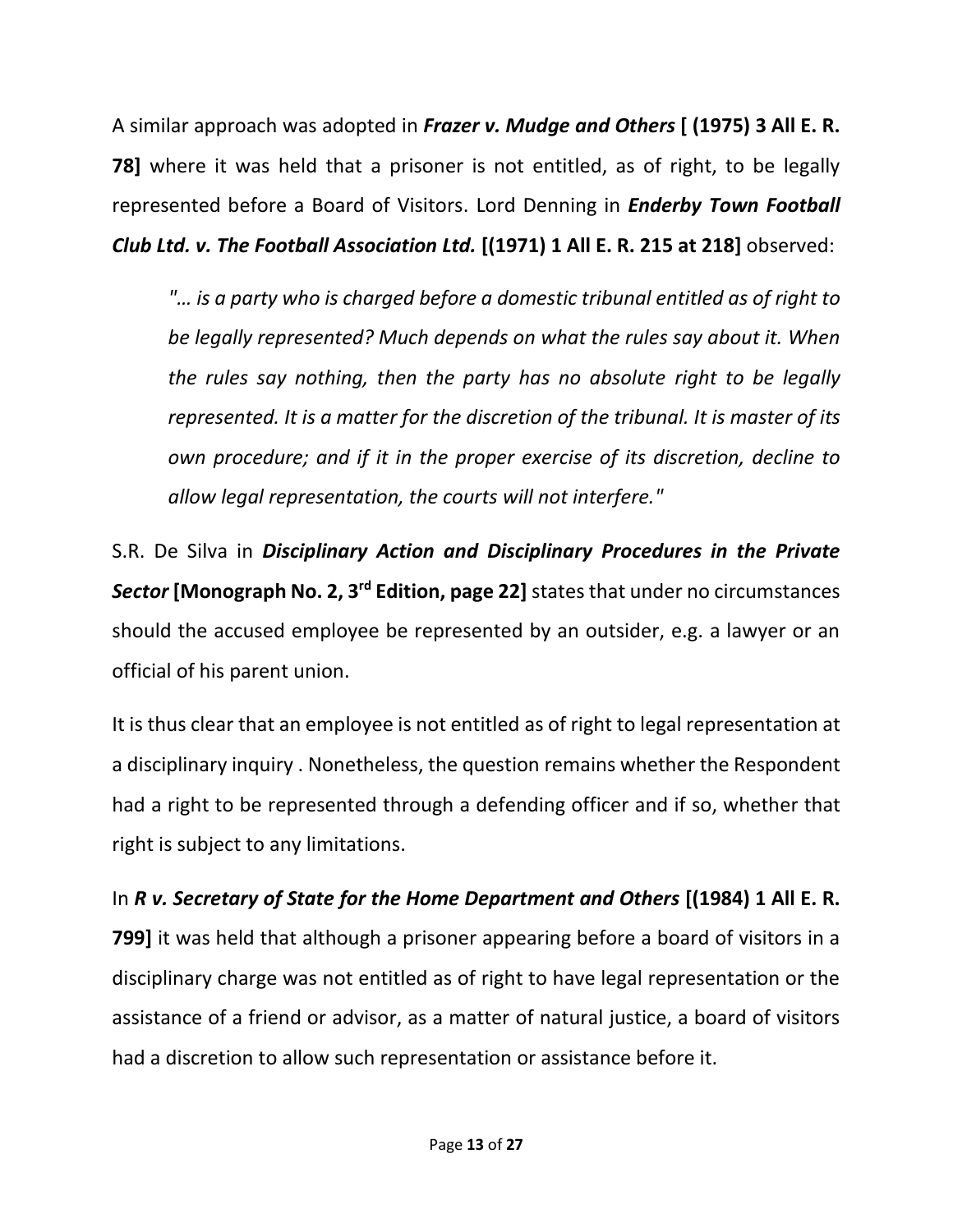S.R. De Silva in *Disciplinary Action and Disciplinary Procedures in the Private Sector* **[Supra.]** goes on to state that if existing practice allows representation, the representative of the accused employee should be either a co-employee or an official of his Branch Union. In my view, such a practice is justified as the facts leading to a disciplinary inquiry is essentially an internal matter between the employee and the management and such matters should not reach the public domain at that stage.

In this context, I observe that although the Respondent testified that he was not permitted to have a defending officer, it transpired during his evidence that he was permitted to get a defending officer from within the Appellant's establishment [Appeal Brief page 87].

Moreover, it is observed that the prosecuting officer was not a lawyer. No evidence was adduced to establish that the Appellant's disciplinary rules conferred a right to outside representation on an employee at a disciplinary inquiry. In these circumstances, I hold that the rules of natural justice have not been breached on the alleged ground of non-representation.

The learned counsel for the Respondent then drew our attention to letter dated 12.11.2009 (A19) in which the Respondent complained about the conduct of the prosecuting officer. However, the alleged unlawful conduct of the prosecuting officer cannot result in the breach of the rules of natural justice unless it is proved that the inquiring officer is guilty of such breach. The burden to do so was on the Respondent which he failed to do.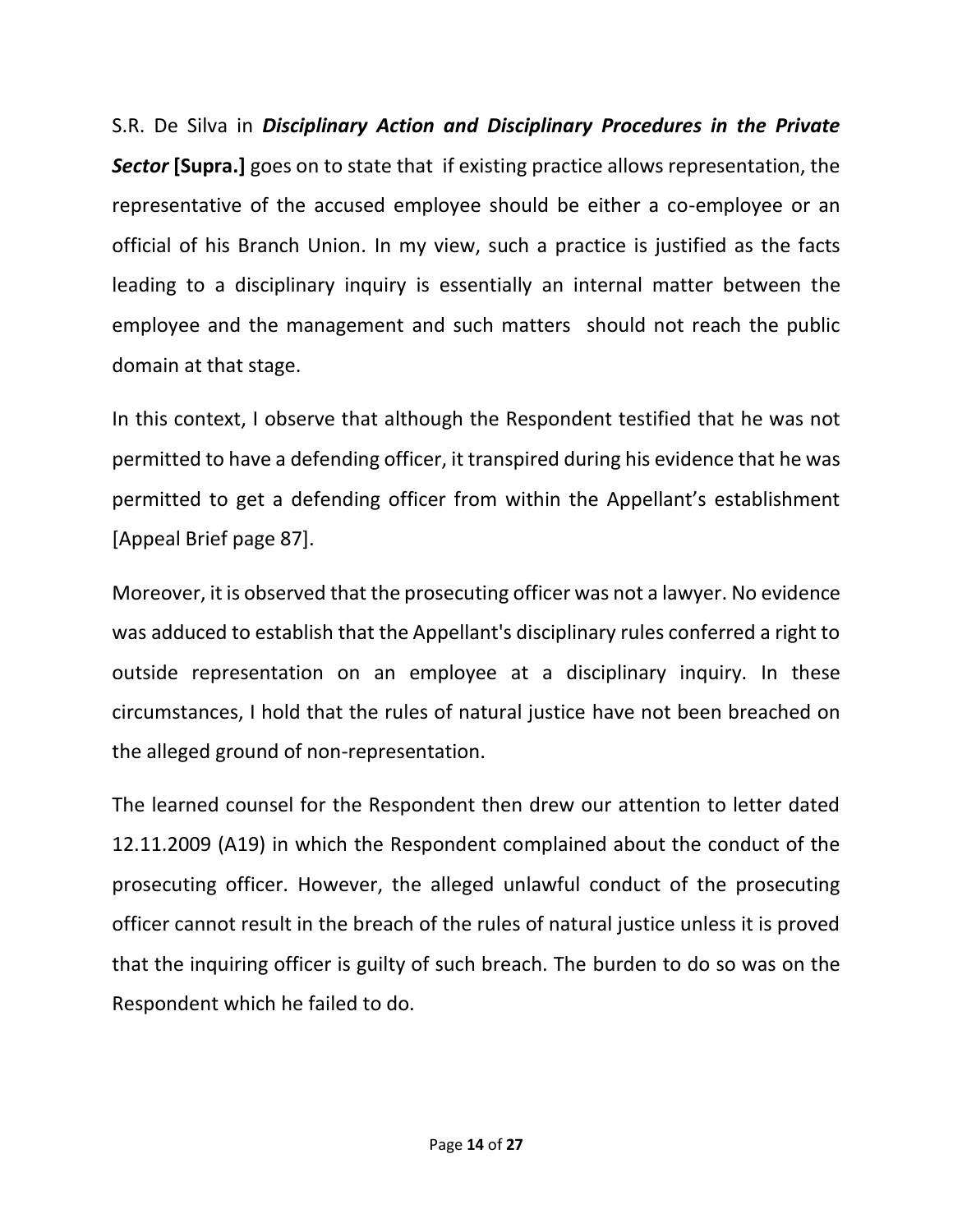Further, the learned counsel for the Respondent submitted that the Respondent had not received a copy of the inquiry proceedings. I am not persuaded that, even though this allegation is true, it invalidates the disciplinary inquiry. Moreover, S.R. De Silva in *Disciplinary Action and Disciplinary Procedures in the Private Sector* **[Monograph No. 2, 3rd Edition, page 27]** states that unless it is obligatory to do so in terms of a Collective Agreement, a transcript of the proceedings of the inquiry should not be given to the accused employee.

Next the learned counsel for the Respondent submitted that the punishment transfer given to the Respondent by letter dated 11.01.2010 (A13) is perse mala fide.

Judicial precedent unequivocally establish that a transfer order made mala fide is unjustifiable and amounts to constructive termination. **[**See *The Superintendent, Baranagalle Estate v. Supaiya* **(S.C 108/69, S.C.M. 11.11.1972),** *Gurusinghe v. Ceylon Theatres Ltd.* **(S.C. 122/69, S.C.M. 19.01.72),** *Ceylon Estate Staffs' Union v. Ratwatte, Superintendent, Frotoft Group, Ramboda* **(S.C. 186/70, S.C.M. 16.7.74)].**

However, I note that the application made by the Respondent to the Labour Tribunal does not contain any allegation of bad faith against the Appellant.

The burden of proving bad faith on the part of the Appellant, as alleged, was on the Respondent and the burden is heavy. It is an evidentiary principle recognized in administrative law.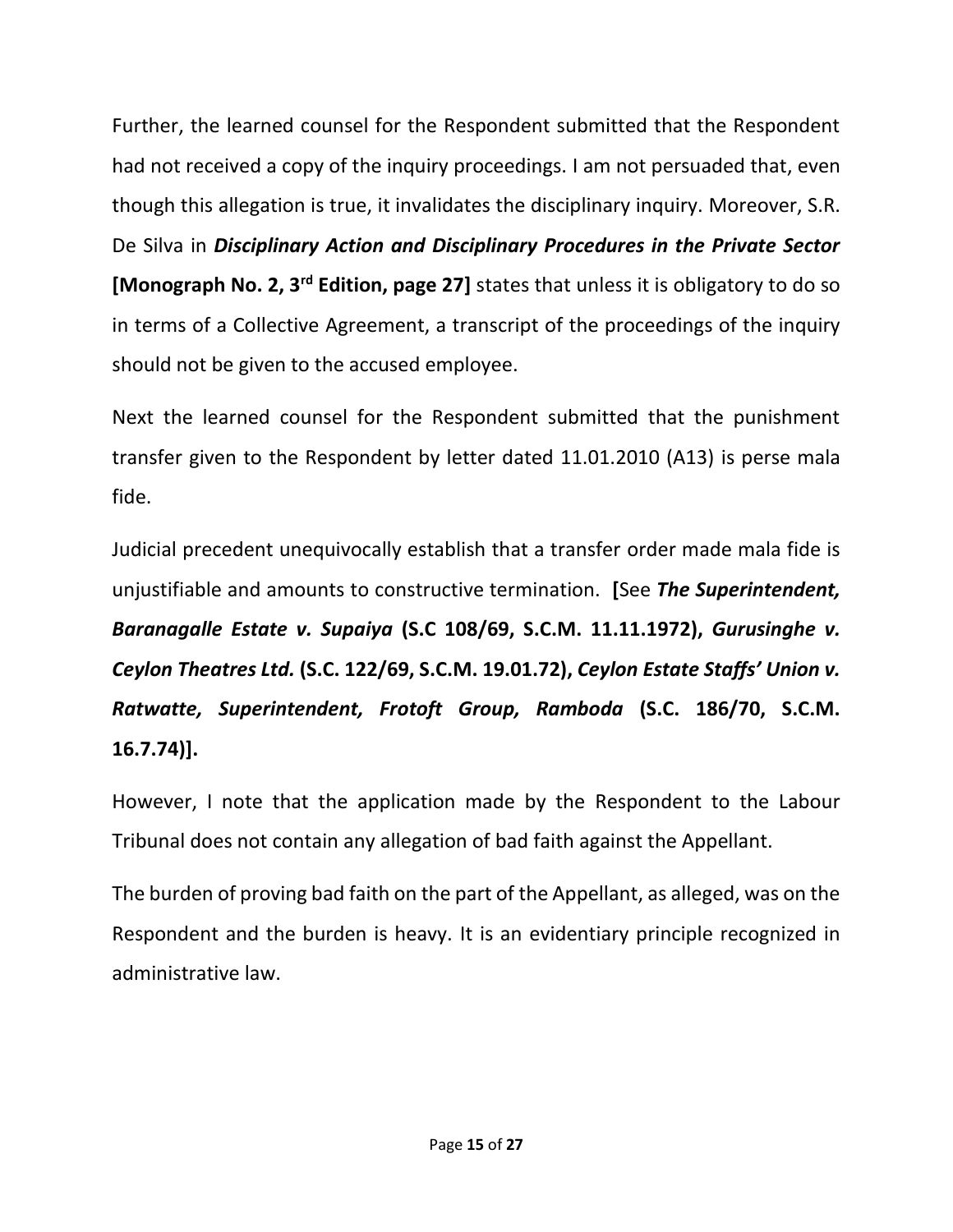In *Principles of Administrative Law* **(Jain & Jain, 7 th Edition 2011-page 1202)** it is stated as follows:

"*While the plea of mala fides is raised quite often before the courts to challenge discretionary decisions, it succeeds rarely; it is extremely difficult to prove mala fides. The courts insist that the plaintiff who seeks to invalidate an order should prove the allegation of bad faith to the court's satisfaction. This is quite a difficult task to do and it is only in an exceptional fact-situation that such plea can be substantiated to the court's satisfaction.*"

This principle has also been used in industrial conflicts. In *Ceylon Mercantile Union v. Ceylon Cold Stores Ltd. and Another* **[(1995) 1 Sri.L.R. 261 at 269]** Wijetunge J. quoted with endorsement the following statement in Malhotra in the Law of Industrial Disputes (1968 edition) at 479-481:

*"It is, however, for the party alleging mala fides to lead reliable evidence in support of the said plea. A finding the management has not acted bona fide will ordinarily not be reached if the materials are such that a reasonable- man could have come to conclusion which the management has reached."*

Weeramantry J. had in fact earlier in *Ceylon Estates Staffs' Union v. The Superintendent, Meddecombra Estate, Watagoda* **(Supra. at 282)** quoted with approval the approach taken by the Indian Supreme Court that Industrial Tribunals should interfere if a transfer order is made mala fide or for the ulterior purpose of punishing an employee for his trade union activities, and that a finding of mala fides should be reached by Industrial Tribunals only if there is sufficient and proper evidence in support of the finding.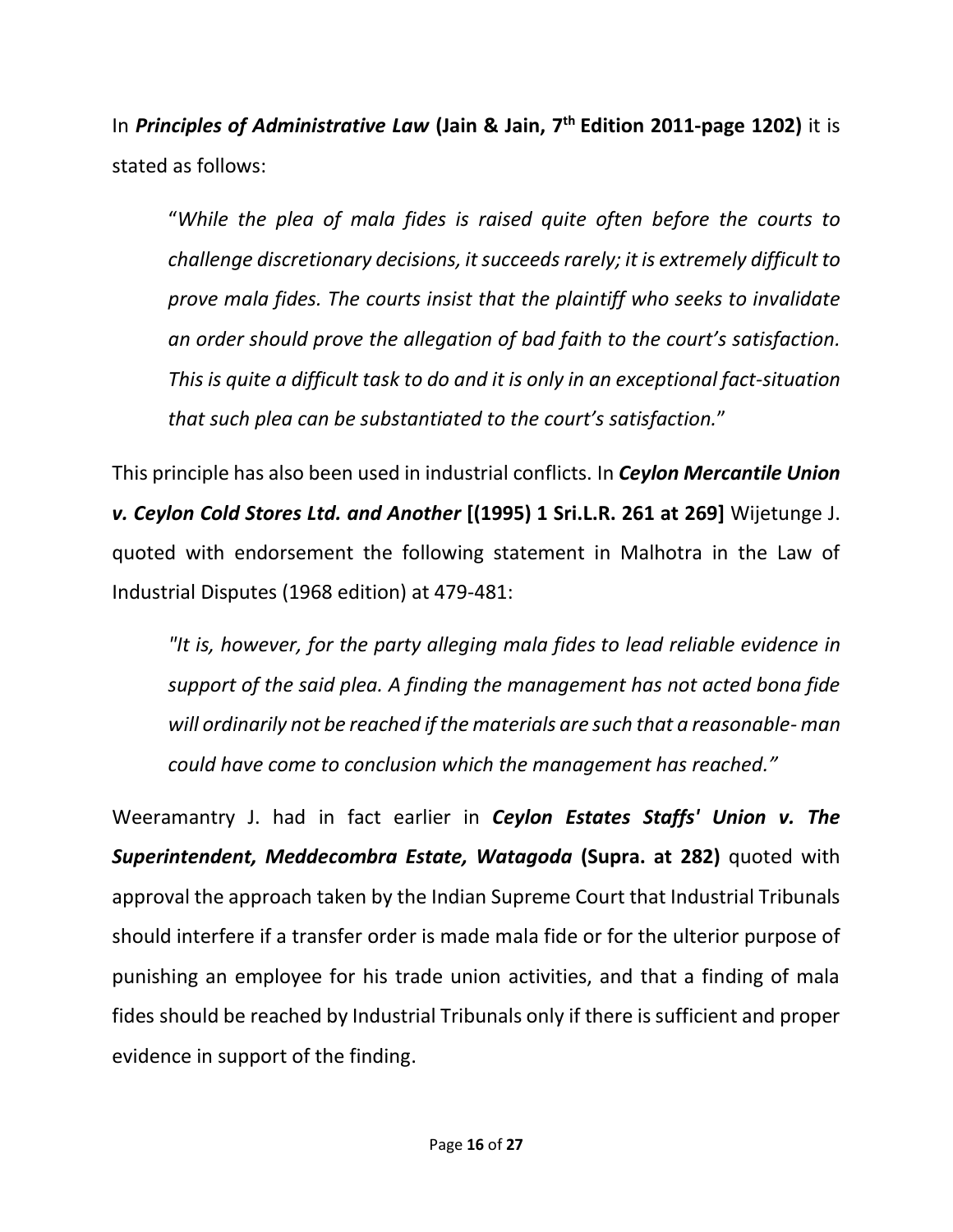To support a plea of mala fides the Court must positively conclude that the employer could have been acting only with a dishonest motive, and it is not sufficient to conclude that it was probably so **[**See *Ramankutty v. State of Kerale* **((1972) IILJ 509 Ker. at paragraph 26),** *Royappa v. State of Tamil Nadu* **(1974 A.I.R. (SC) 555 at 586)]** 

Notwithstanding the failure on the part of the Respondent to specifically plead mala fides against the Appellant, a careful examination of the evidence shows that that no cogent evidence has been led by the Respondent to establish mala fides on the part of the Appellant.

One of the primary grounds for claiming that the transfer was made in bad faith was that it was a demotion of the Respondent. The learned counsel for the Respondent submitted that the transfer of the Respondent from the position of an "Assistant Manager-Finishing" at Seeduwa plant to the post of "Washing Coordinator" at the Polonnaruwa plant amounted to a demotion.

However, the Appellant maintained throughout the case that the transfer did not involve a demotion or a break in service. This position was specifically asserted in letters dated 11.01.2010 (A13) and 10.02.2010 (A21) sent by the Appellant. Weeramantry J. in *Ceylon Estates Staffs' Union v. The Superintendent, Meddecombra Estate, Watagoda* **(Supra. 284)** placed much reliance on a similar assertion by the employer in that case in concluding that the transfer was not a demotion. Furthermore, this allegation was expressly rejected during the crossexamination of the witness for the Appellant [Appeal Brief page 308]. Moreover, the Appellant had by the Letter of Appointment (A1), specifically reserved the right to transfer the Respondent to any other post of equivalent status. In these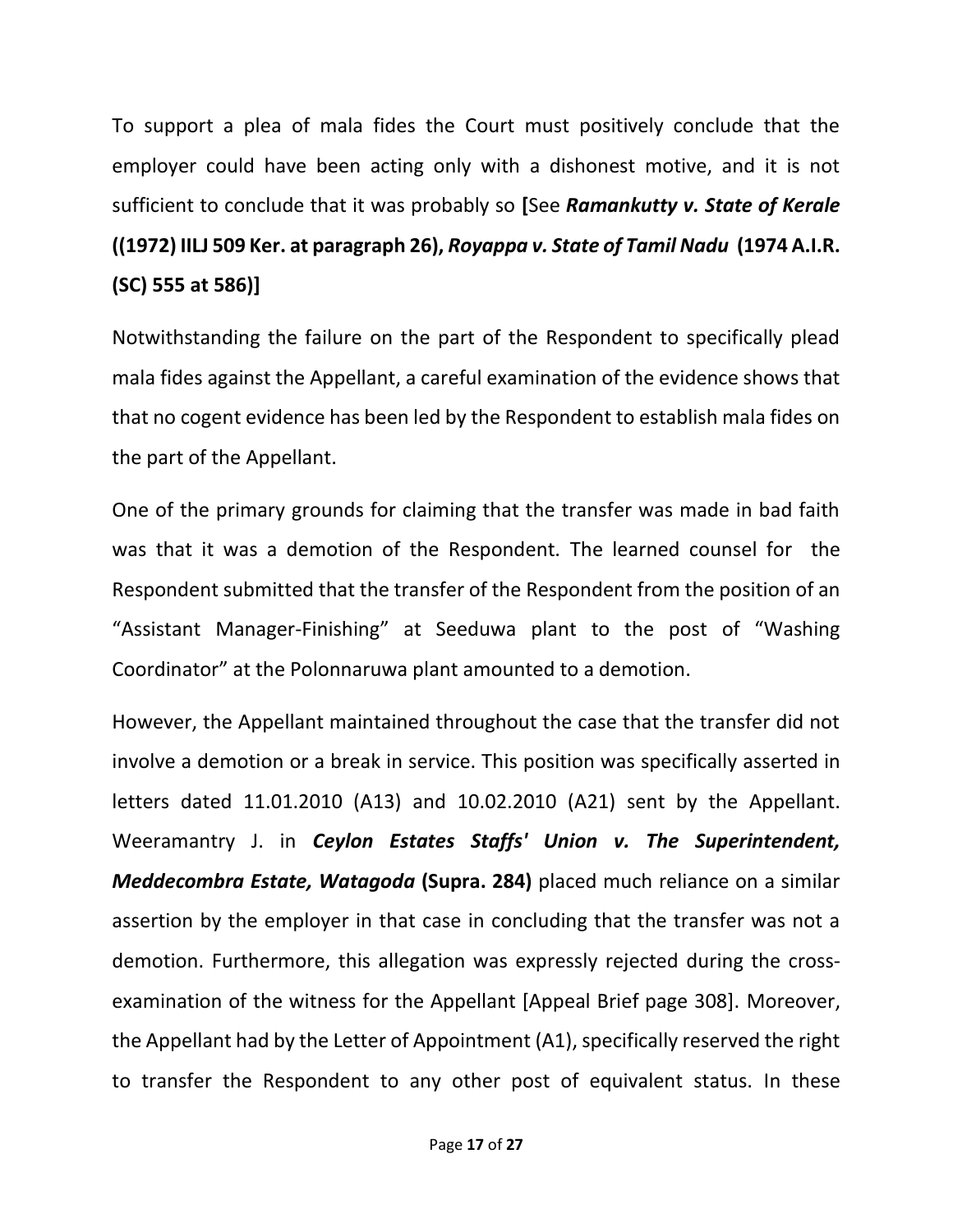circumstances, the evidence does not establish any demotion or break in service of the Respondent as a result of the punitive transfer. Thus, the Respondent has failed to establish mala fides.

On the contrary, the evidence demonstrates the good faith of the Appellant. For example, by letter dated 10.02.2010 (A21) the Respondent was informed that he will be paid back wages for the period of suspension and that a mutual transfer to a place of choice of the Respondent can be considered at the end of the six-month period specified in letter dated 11.01.2010 (A13). Moreover, the Appellant rescheduled the disciplinary inquiry and gave the Respondent time to show cause when it was pointed out that he had not yet been served with a charge sheet nor afforded an opportunity to show cause.

It is also pertinent to observe that the Respondent complained that the transfer to Polonnaruwa is unfair, unreasonable and financially detrimental to him. Nonetheless by letter dated 28.01.2010 (A16) the Respondent informed the Appellant that he is willing to comply with the transfer order and report to work at the factory located at Polonnaruwa if the punitive conditions contained in the transfer order are removed. It is difficult to reconcile the contradictory positions taken by the Respondent. Such inconsistent positions negate the allegations of mala fides against the Appellant and fortifies the view that the Respondent was looking for excuses not to comply with the transfer order.

Another ground relied on by the Respondent to substantiate that the impugned transfer order was invalid is that it will adversely affect him financially to go and work at Polonnaruwa.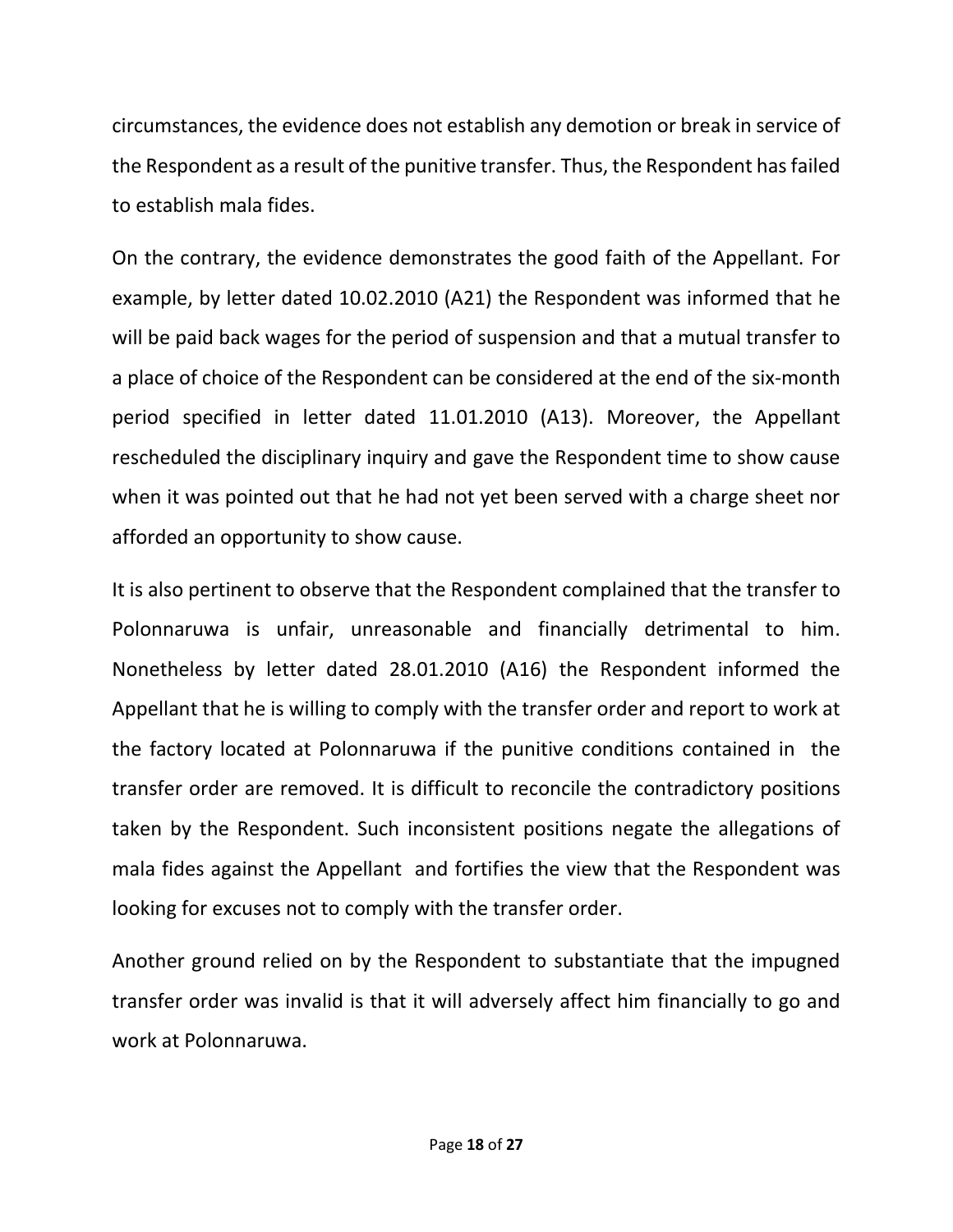In *Ceylon Estates Staffs' Union v. The Superintendent, Meddecombra Estate, Watagoda* **(Supra. at 282)** Weeramantry J. took the view that one limitation on the right of transfer is that the employee cannot be made to suffer financially. However, S.R. De Silva in *Transfer* **(Monograph No. 7, Revised 1995, page 11)** states that any monetary loss does not render a transfer unjustified. I am in agreement with this proposition particularly as the Letter of Appointment (A1) issued to the Respondent by the Appellant states as follows:

"*Your appointment will be to the position of Quality Executive on the Executive grade, with effect from 11.02.2002 in the regular establishment of the company but the company reserves to itself the right to transfer you to any other post of equivalent status and responsibility permanently, temporarily or on secondment within L.M. Apparels (Pvt) Ltd or any of its Associate companies, subsidiaries or holding company as may be required*"

Consequently, the Respondent knew that he was in a transferable position that could have financial implications. I hold that in these circumstances for a punitive transfer to be unjustified on the ground that the employee has been made to suffer financially, the employee must establish that he has been made to suffer unreasonable financial loss as a result of the punitive transfer. In fact, Weeramantry J. took this view in *Ceylon Estates Staffs' Union v. The Superintendent, Meddecombra Estate, Watagoda* **(Supra. 283)** by holding that no material had been placed before the Labour Tribunal by the applicant to support his submission that his emoluments would be affected to an extent rendering justifiable his refusal to accept a transfer. The Respondent has failed to adduce any such evidence in this matter.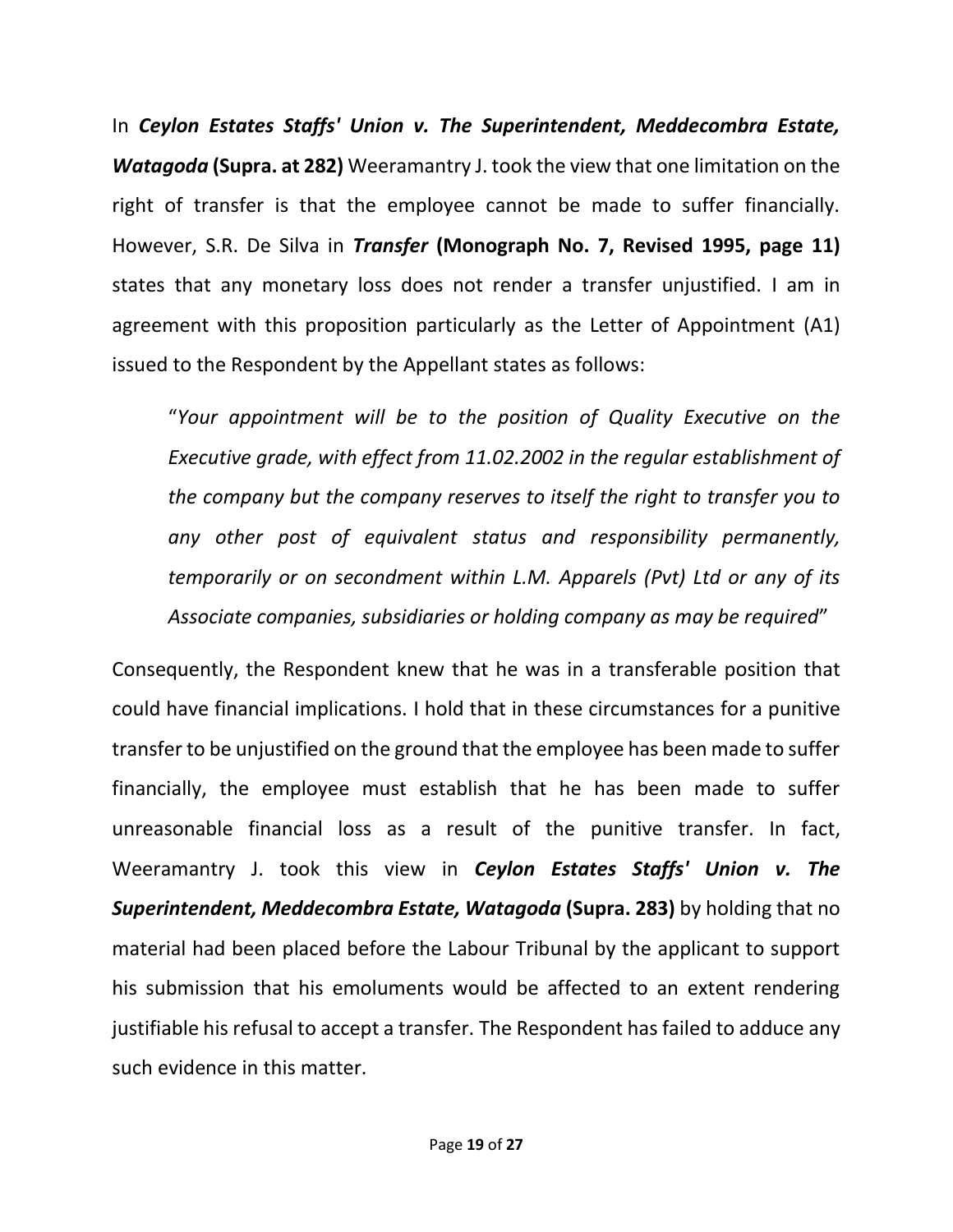Finally, the question arises whether the Respondent could have been given a punishment transfer. The general right of an employer to transfer an employee within his service is well recognized in our legal system **[***Ceylon Estates Staffs' Union v. The Superintendent, Meddecombra Estate, Watagoda* **(Supra. 281-282)]**. Moreover, the position of the Appellant is that the Respondent is in transferable service, which has not been challenged by the Respondent probably in view of the contents of the Letter of Appointment (A1).

I have to add that the Respondent was found guilty of verbal sexual harassment against an employee of the Seeduwa plant. It should be noted that it is the duty of an employer to provide a safe and supportive work environment for its employees. The productivity of the employee and the company will not increase unless such an environment exists. Sexual harassment in any form should be dealt with severely because it will otherwise pollute the working environment and affect employee morale. In these circumstances, it was virtually difficult for the Appellant to retain the Respondent at the same plant because it would have had a negative impact on the workplace. Therefore, there was nothing unfair or illegal about the punitive transfer given to the Respondent.

I hold that where the contract of employment expressly or impliedly provides for a transfer, and the employee is given a punishment transfer consequent to the conduct of a valid disciplinary inquiry, the employee cannot reject outright the transfer order and must comply and complain.

For all the foregoing reasons, I hold that the impugned transfer order is valid and that the *comply and complain* principle applies to the Respondent. Accordingly, I answer question of law (e) in the affirmative.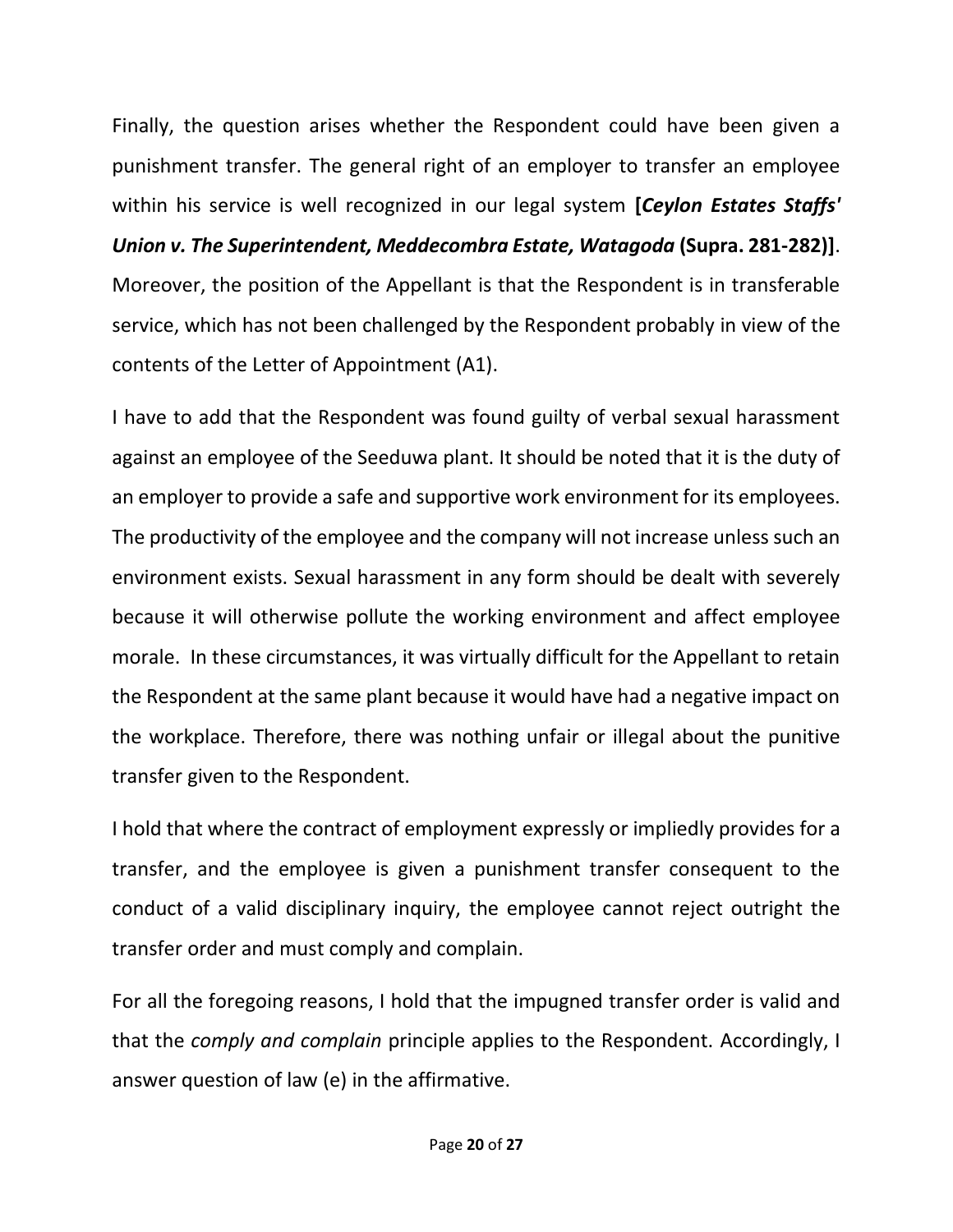I will next examine questions of law (f) and (g) together as they are connected.

## *Constructive Termination*

As the position of the Respondent before the Labour Tribunal was that his services were constructively terminated, it is apposite to scrutinize this concept in some detail given the dearth of authority on the matter.

The contract of employment attracts certain fundamental principles of the law of contracts and therefore any examination of this concept must begin with an examination of a few fundamental principles in the law of contracts relevant to the matter before us.

A contract may be breached by one party failing to perform an obligation in full or in part undertaken by him or by one party repudiating the contract.

However, not every breach will entitle the innocent party to terminate the contract. Where the breach is of a term which goes to the root of the contract, the innocent party has the right to terminate the contract. Here the breach occurs where the guilty party fails to render performance at the time of performance of the term, which goes to the root of the contract. The innocent party has a choice of deciding whether or not to terminate the contract. The choice must be communicated to the guilty party.

A contract may also be breached by one party repudiating the contract. Weeramantry in *The Law of Contracts* **(Volume II, page 879)** observes:

*"Repudiation may occur either expressly, as where a party states in so many words that he will not discharge the obligations he has undertaken, or impliedly, as where by his own act a party disables himself from performance or makes it impossible for the other party to render performance."*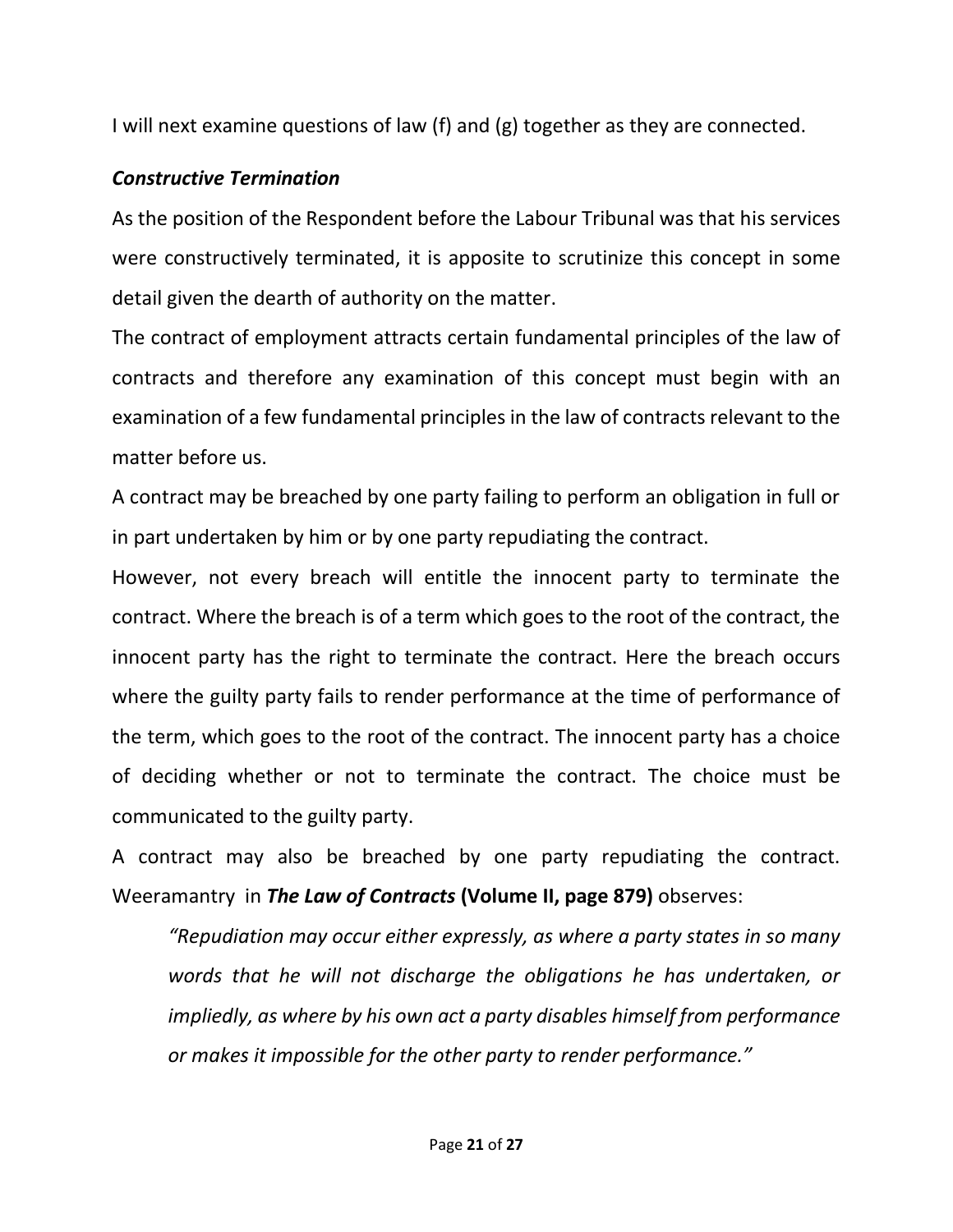Here the repudiation occurs prior to the due time of performance. The repudiation must be of a term which goes to the root of the contract. Where one party has repudiated the contract, the other party has two options. Firstly, he can accept the repudiation and treat the contract as having been terminated and seek legal remedies. Alternatively, the innocent party can waive the repudiation and consider the contract as still subsisting.

Therefore, repudiation will result in the termination of the contract only where the innocent party accepts the repudiation for as Asquith L.J., stated in *Howard v. Pickford Tool Co. LD.* **[(1951) 1 K.B. 417 at 421]**, *"an unaccepted repudiation is a thing writ in water and of no value to anybody; it confers no legal rights of any sort of kind."* This position has been accepted in *Noorbhai et al. v. Karuppen Chetty* **(27 N.L.R. 325)**, *Senanayake v. Anthonisz and Another* **(69 N.L.R. 225 at 229)** and by Weeramantry in *The Law of Contracts* **(Supra. 880).**

It has been questioned whether this principle in the law of contracts applies to contracts of employment. In *Vine v. National Dock Labour Board* **[(1956) 1 Q.B. 658,674]** and *Sanders v. Ernest A. Neale Ltd.* **[(1974) L.C.R. 565(N.I.R.C.)]** the view has been taken that as contracts of employment are *sui generis*, repudiatory conduct automatically brings an end to the contract of employment and that there is no right of election on the innocent party. However, in *Thomas Marshall (Exports) Ltd. v. Guinle* **[(1978) I.C.R. 905]** and *Gunton v. Richmond-upon-Thames London Borough Council* **[(1980) 3 W.L.R. 714]** it was held that even where contracts of employment are concerned the innocent party must accept the repudiation before the contract is terminated.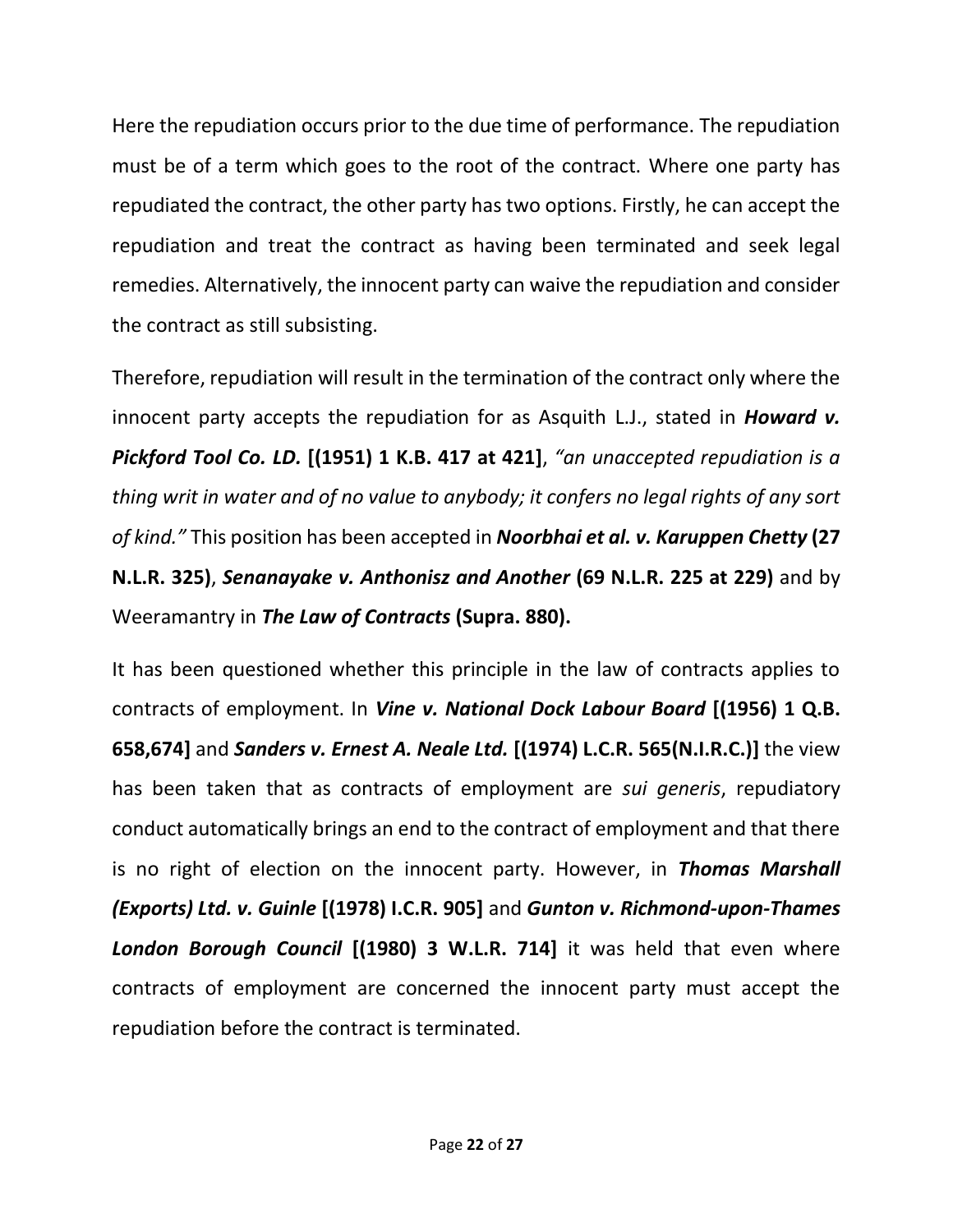It must be borne in mind that the contract of employment provides an employee with livelihood and as such he must be given the choice of electing to consider whether the contract of employment should be considered to have been constructively terminated due to the repudiation by the employer. Similarly, the employer relies on the services rendered by the employee to his business and should also be given the choice of electing to consider whether the contract of employment should be considered to have been constructively terminated due to the repudiation by the employee. Accordingly, in my view, even in employment contracts, the innocent party must accept the repudiation for the contract to be terminated.

Accordingly, where an employee claims that there has been constructive termination by the employer due to the employer repudiating the contract of employment, the employee must communicate to the employer that he is accepting the repudiation. It is only then may he seek to invoke the jurisdiction of the Labour Tribunal on the ground of constructive termination in terms of section 31A(1)(a) of the Industrial Disputes Act.

The difficult question is what type of conduct may amount to constructive termination of a contract of employment. It has been held that whether there has been constructive termination or not depends on the facts and circumstances of each case [See *Pfizer Limited v. Rasanayagam* **(1991) 1 Sri.L.R. 290**; *Thaksala Weavers Ltd. v. Dhanawathie Perera and Others***(1994) 3 Sri.L.R. 116**; *J.H. Jacotine and Another v. Air Lanka Limited & Others* **(S.C.(CHC)Appeal 26/2009, S.C.M. 03.02.2012)**; *Christopher W.J. Silva v. Sri Lankan Airlines Limited* **(S.C. Appeal 212/2016, S.C.M. 22.03.2019]**. Although this is correct in principle and is a good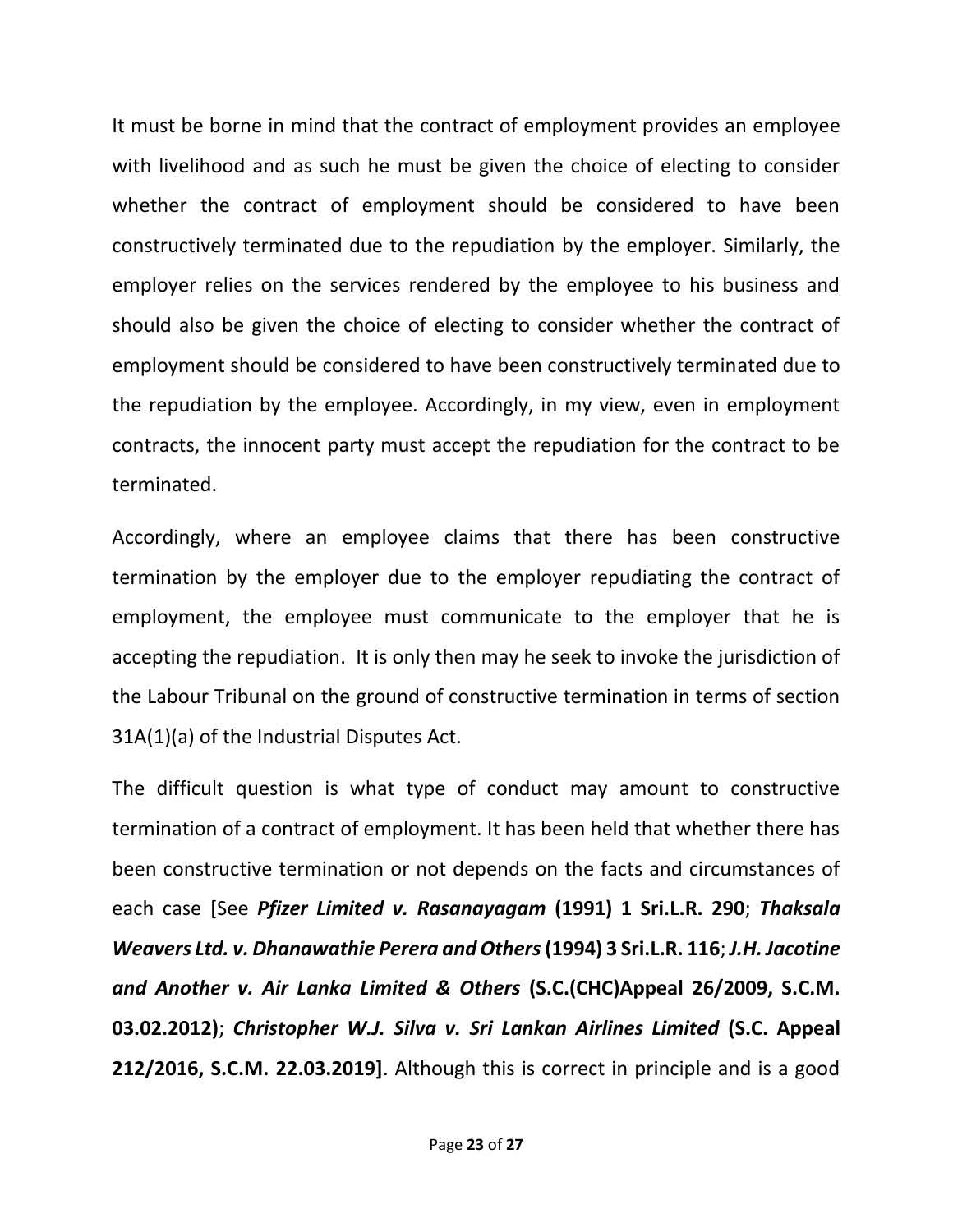starting point, a more helpful formulation is that the conduct of the guilty party relied on by the innocent party to establish that there has been repudiation of the contract must be examined.

In *Western Excavating (ECC) Ltd. v. Sharp* **[(1978) 2 WLR 344 at 349]** Lord Denning enunciated the following formula:

*"If the employer is guilty of conduct which is a significant breach going to the root of the contract of employment; or which shows that the employer no longer intends to be bound by one or more of the essential terms of the contract; then the employee is entitled to treat himself as discharged from any further performance. If he does so, then he terminates the contract by reason of the employer's conduct. He is constructively dismissed."* 

Accordingly, for there to be constructive termination due to the conduct of the employer, the breach by the employer must go to the root of the contract of employment or must be an indication that he is no longer bound by an essential term of the contract of employment. A breach will be considered as going to the root of the contract of employment if the breach would render the performance of the rest of the contract by the party in default a thing differing in substance from what the other party has stipulated for.

Courts have held the following instances to be constructive termination: requiring the employee to report to a junior officer is tantamount to a demotion **[***Pfizer Limited v. Rasanayagam* **(Supra.)]**; reversion of a workman's post to his former post amounts to a demotion **[***Superintendent, Liddesdele Group, Halgranoya v. Ponniah* **[C.A. No. 453/83, C.A.M. 14.05.1993]**; Where an employer failed to take disciplinary proceedings and at the same time did not allow the workman to work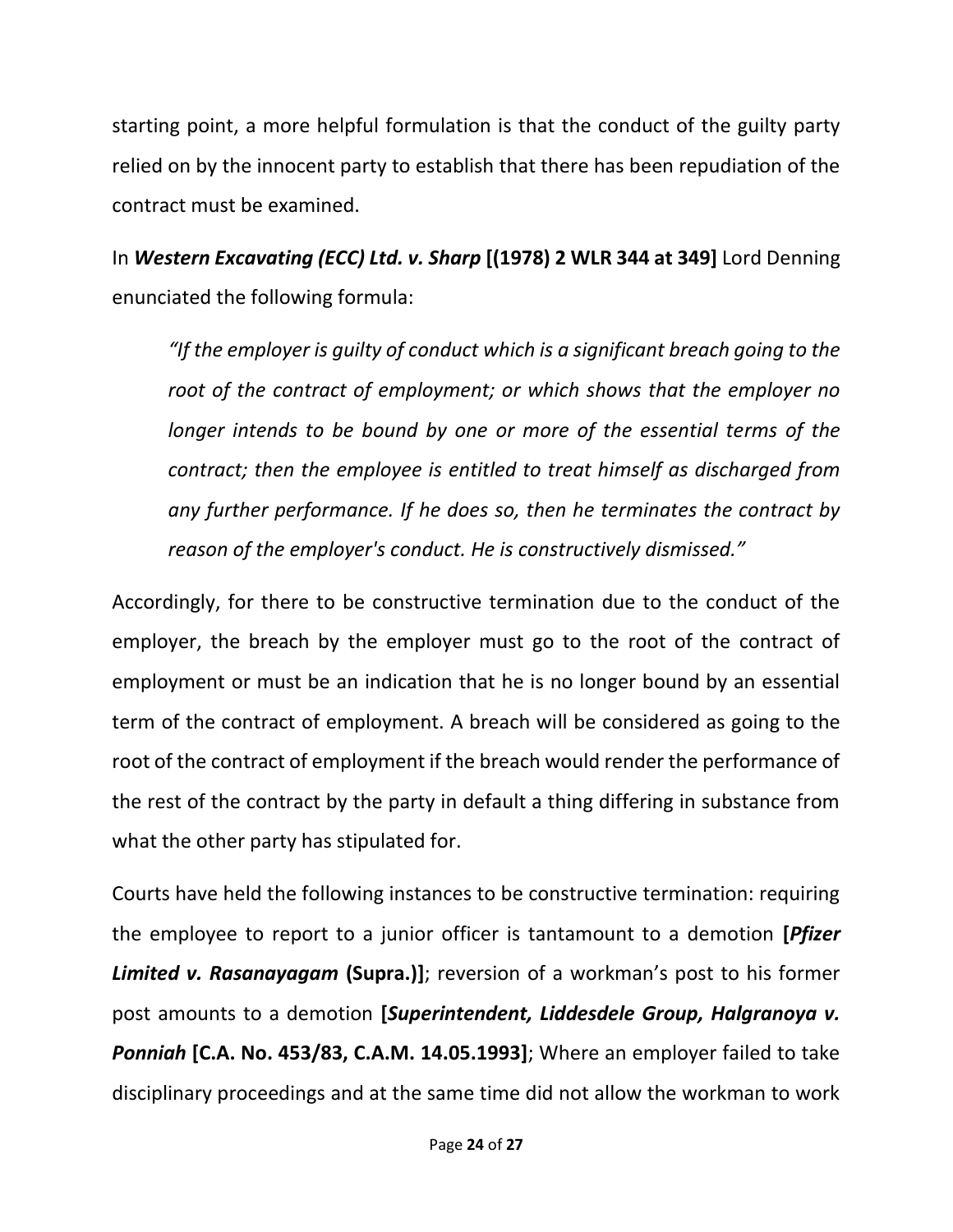**[***Thaksala Weavers Ltd. v. Dhanawathie Perera and Others* **(Supra.)]**; Sudden, unforeseen and unnotified long distance transfers **[***Mahagamage Chandramadu and Others v. Paradigm Clothing (Private) Limited & Others* **(S.C. Appeal No. 106/2014, S.C.M. 19.12.2019]**.

At this point it must be stressed that constructive termination cannot occur where there has only been a breach of reasonable conduct without there being a breach of an express or implied term of the contract of employment which goes to its root or foundation **[**See *Wetherall v. Lynn* **(1977) IRLR 336** *; Western Excavating (ECC) Ltd. v. Sharp* **(Supra.);** *Christopher W.J. Silva v. Sri Lankan Airlines Limited* **(Supra.)]**.

Accordingly, in order to establish constructive termination, the Respondent should have proved that:

- (a) The Appellant is guilty of conduct which is a significant breach going to the root of the contract of employment; or
- (b) The Appellant has repudiated the contract of employment by showing that the Appellant no longer intends to be bound by one or more of the essential terms of the contract going to the root of the contract of employment.
- (c) The Respondent notified the Appellant that he is terminating the contract of employment due to the breach by the employer or that he is accepting the repudiation by the employer.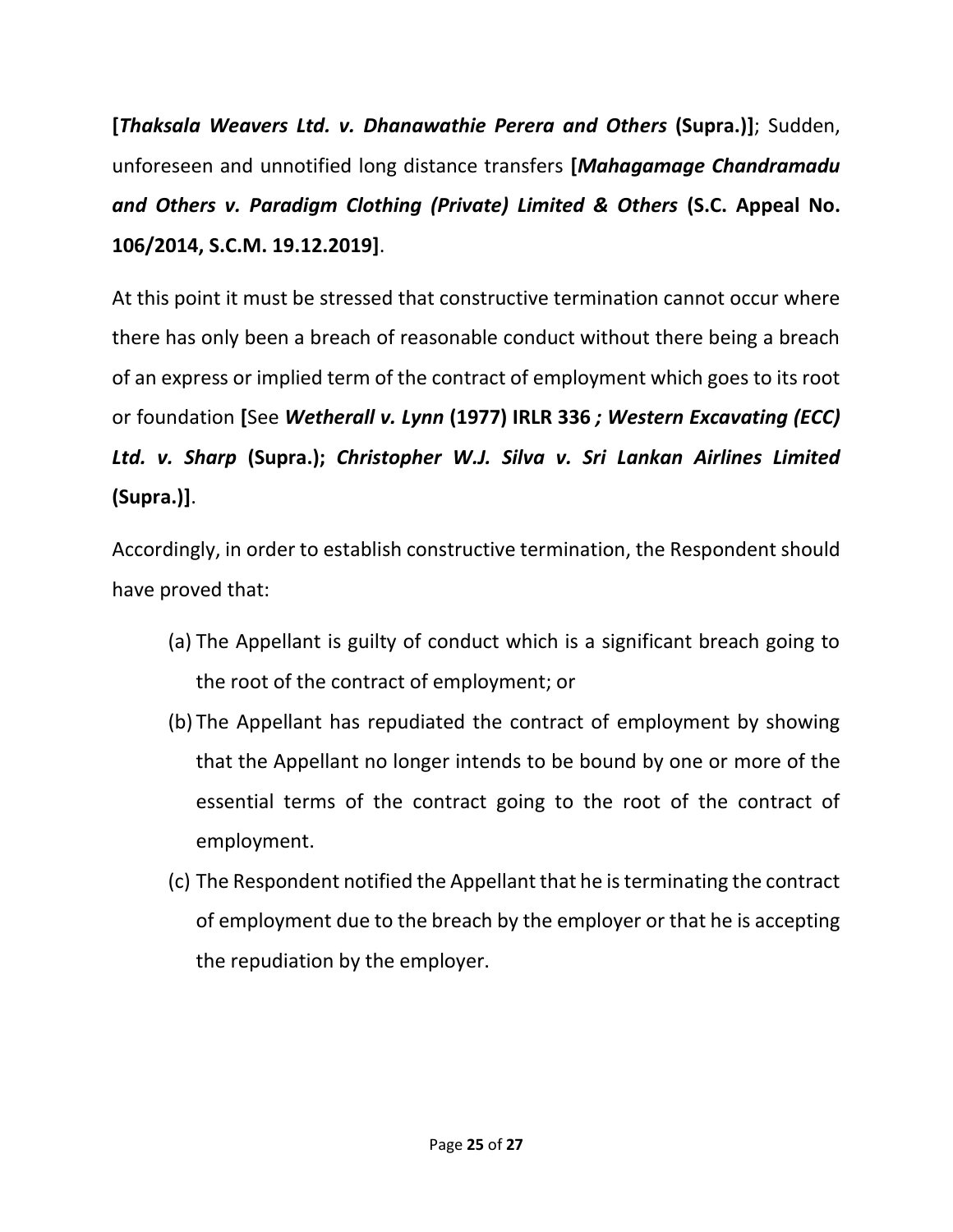The Respondent has given the required notification in terms of (c). However, for the reasons discussed more fully above, the Respondent has failed to establish that the Appellant is guilty of conduct which is a significant breach going to the root of the contract of employment or that there has been a repudiation of the contract of employment by the Appellant showing that it no longer intends to be bound by one or more of the essential terms of the contract going to the root of the contract of employment. The impugned transfer was not made mala fide or in contravention of the rules of natural justice or a demotion . Accordingly, the Respondent has failed to establish that there has been a constructive termination of his services.

On the other hand, the Respondent has failed to comply and then complain against the valid punitive transfer. In *Sri Lanka Insurance Corporation Ltd. v. Jathika Sewaka Sangamava* **[Supra.]**, it was held that if an employee who was issued a transfer order at the conclusion of a disciplinary inquiry, fails to comply with the said order and keeps away from work without obtaining leave, he, by his own conduct, secures his own discharge from the contract of employment with his employer. Therefore, the learned High Court Judge erred in concluding that there has been constructive termination.

Accordingly, the questions of law (f) and (g) are answered in the affirmative.

The only remaining question to be answered is (a). In my view, the learned High Court Judge did appreciate that the jurisdiction of the High Court was limited to questions of law. However, for the reasons set out above, he answered them erroneously. Accordingly, question of law (a) must be answered in the negative.